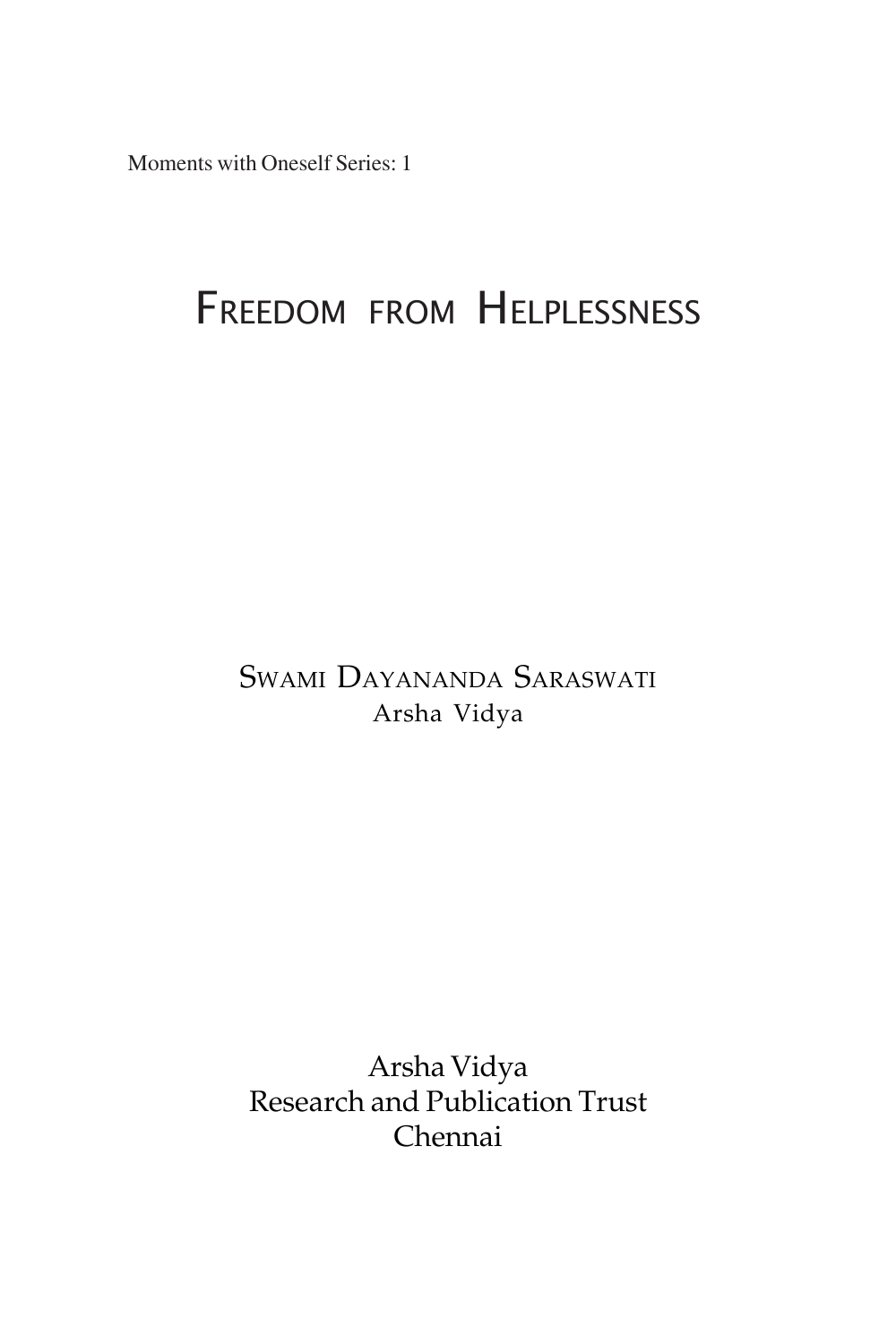*Published by* :

Arsha Vidya Research and Publication Trust 4 ' Srinidhi ' Apts 3rd Floor Sir Desika Road Mylapore Chennai 600 004 INDIA Tel : 044 2499 7023, 2499 7131 Email : avrandpt@gmail.com Website : www.avrpt.com

© Swami Dayananda Saraswati Arsha Vidya

All Rights Reserved.

No part of this book may be reproduced or transmitted in any form or by any means, electronic or mechanical, including photocopying, recording, or by any information storage and retrieval system, without written permission from the author and the publisher.

ISBN : 978 - 81 - 903636 - 0 - 0

| First Edition : January |            | 2007 Copies: 4000 |
|-------------------------|------------|-------------------|
| 1st Reprint             | : March    | 2007 Copies: 1000 |
| 2nd Reprint             | : December | 2007 Copies: 5000 |
| 3rd Reprint             | $:$ July   | 2012 Copies: 1000 |
| 4th Reprint             | : January  | 2014 Copies: 1000 |
| 5th Reprint             | : January  | 2018 Copies: 1000 |

*Design & Layout*: Graaphic Design

*Printed at*: Sudarsan Graphics Pvt. Ltd., 4/641, 12th Link Street 3rd Cross Road, Nehru Nagar Kottivakkam (OMR) Chennai - 600 041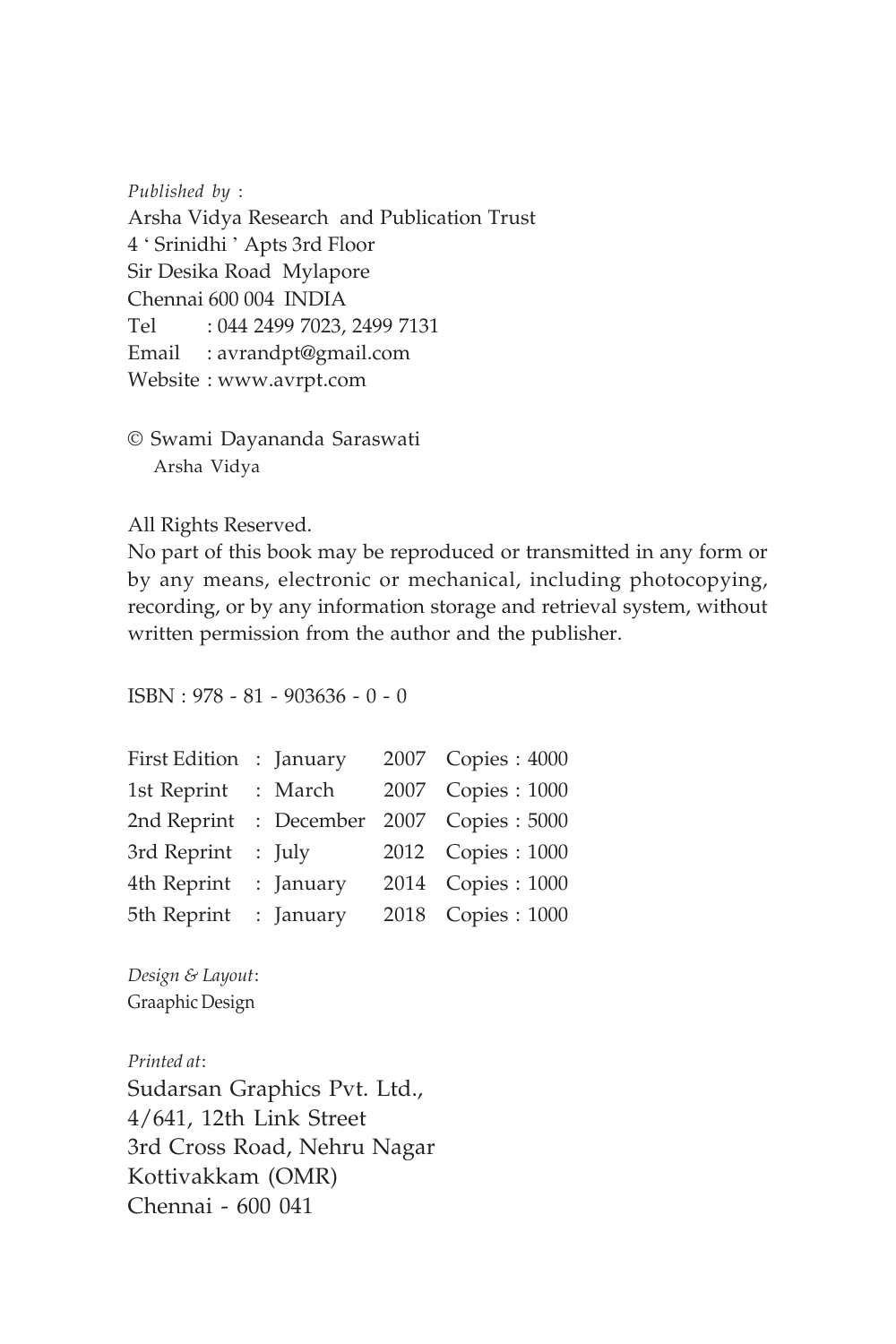# **CONTENTS**

| <b>KEY TO TRANSLITERATION</b>                                 |    |
|---------------------------------------------------------------|----|
| $T_{ALK}$ - 1<br>HELPLESSNESS ARISES FROM BEING JUDGEMEMENTAL | 01 |
| $T_{ALK}$ - 2<br>DISTINCTION BETWEEN KNOWLEDGE AND ACTION     | 13 |
| $T_{ALK}$ - 3<br>VEDANTA TEACHES 'YOU ARE FREE'               |    |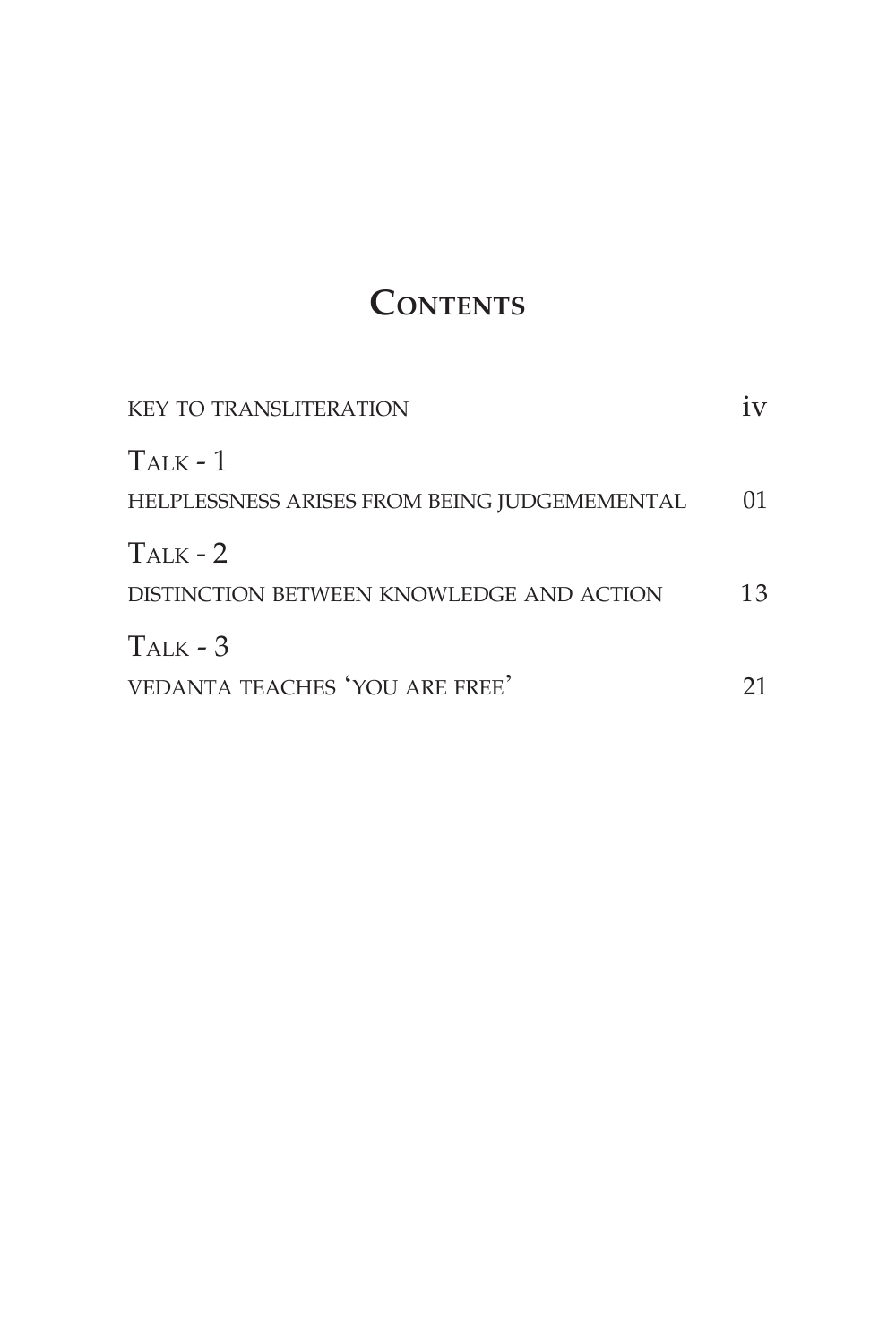## **KEY TO TRANSLITERATION AND PRONUNCIATION OF SANSKRIT LETTERS**

Sanskrit is a highly phonetic language and hence accuracy in articulation of the letters is important. For those unfamiliar with the *Devanägari* script, the international transliteration is a guide to the proper pronunciation of Sanskrit letters.

| अ              | а                  | (but)           | र                                                  | ta  | $(true)*3$                        |
|----------------|--------------------|-----------------|----------------------------------------------------|-----|-----------------------------------|
| आ              | ā                  | (father)        | ठ                                                  | tha | $(anthill)*3$                     |
|                | i                  | (it)            | ड                                                  | da  | $(drum)*3$                        |
| ह्य, त्य       | $\overline{t}$     | (beat)          | ढ                                                  | dha | $(godhead)*3$                     |
| उ              | $\mathcal{U}$      | (full)          | ण                                                  | na  | $(under)*3$                       |
| ऊ              | $\bar{u}$          | (pool)          | त                                                  | ta  | $(path)*4$                        |
| ऋ              | ŗ                  | (rhythm)        | थ                                                  | tha | $(thunder)*4$                     |
| ऋ              | $\bar{r}$          | (marine)        | द                                                  | da  | $(that)*4$                        |
| ऌॅ             | ļ                  | (revelry)       | ध                                                  | dha | $(breathe)*4$                     |
|                | $\ell$             | (play)          | न                                                  | na  | $(nut)*4$                         |
| ए<br>अो        | ai                 | (aisle)         | प                                                  | pa  | $(put)$ 5                         |
|                | $\mathcal{O}$      | (go)            | फ                                                  | pha | (loophole)*5                      |
| औ              | au                 | (laud)          | ब                                                  | ba  | $(bin)$ 5                         |
| क              | ka                 | (seek) 1        | भ                                                  | bha | $(abhor)*5$                       |
| ख              | kha                | (blockhead)*1   | म                                                  | ma  | $(much)$ 5                        |
| ग              | ga                 | $(get)$ 1       | य                                                  | ya  | (loyal)                           |
| घ              | gha                | $(log\;hut)*1$  | ₹                                                  | ra  | $(\text{red})$                    |
| ङ              | 'nа                | $(sing)$ 1      | ल                                                  | la  | (luck)                            |
| च              | ca                 | $(charnk)$ 2    | व                                                  | va  | (vase)                            |
| छ              | cha                | $(catch him)*2$ | হা                                                 | śa  | (sure)                            |
| ज              | ja                 | $(jump)$ 2      | ष                                                  | sa  | $(\text{shun})$                   |
| झ              | jha                | (hedgehog)*2    | स                                                  | sa  | $so$                              |
| ञ              | ña                 | $(bunch)$ 2     | ह                                                  | ha  | (hum)                             |
|                | m                  | anusvāra        |                                                    |     | (nasalisation of preceding vowel) |
| $\ddot{\cdot}$ | h                  | visarga         | (aspiration of preceding vowel)                    |     |                                   |
| *              |                    |                 | No exact English<br>equivalents for these letters  |     |                                   |
| 1.             | Guttural           |                 | Pronounced from throat                             |     |                                   |
| 2.<br>3.       | Palatal<br>Lingual |                 | Pronounced from palate<br>Pronounced from cerebrum |     |                                   |
| 4.             | Dental             |                 | Pronounced from teeth                              |     |                                   |
| 5.             | Labial             |                 | Pronounced from lips                               |     |                                   |

The 5<sup>th</sup> letter of each of the above class – called nasals – are also pronounced nasally.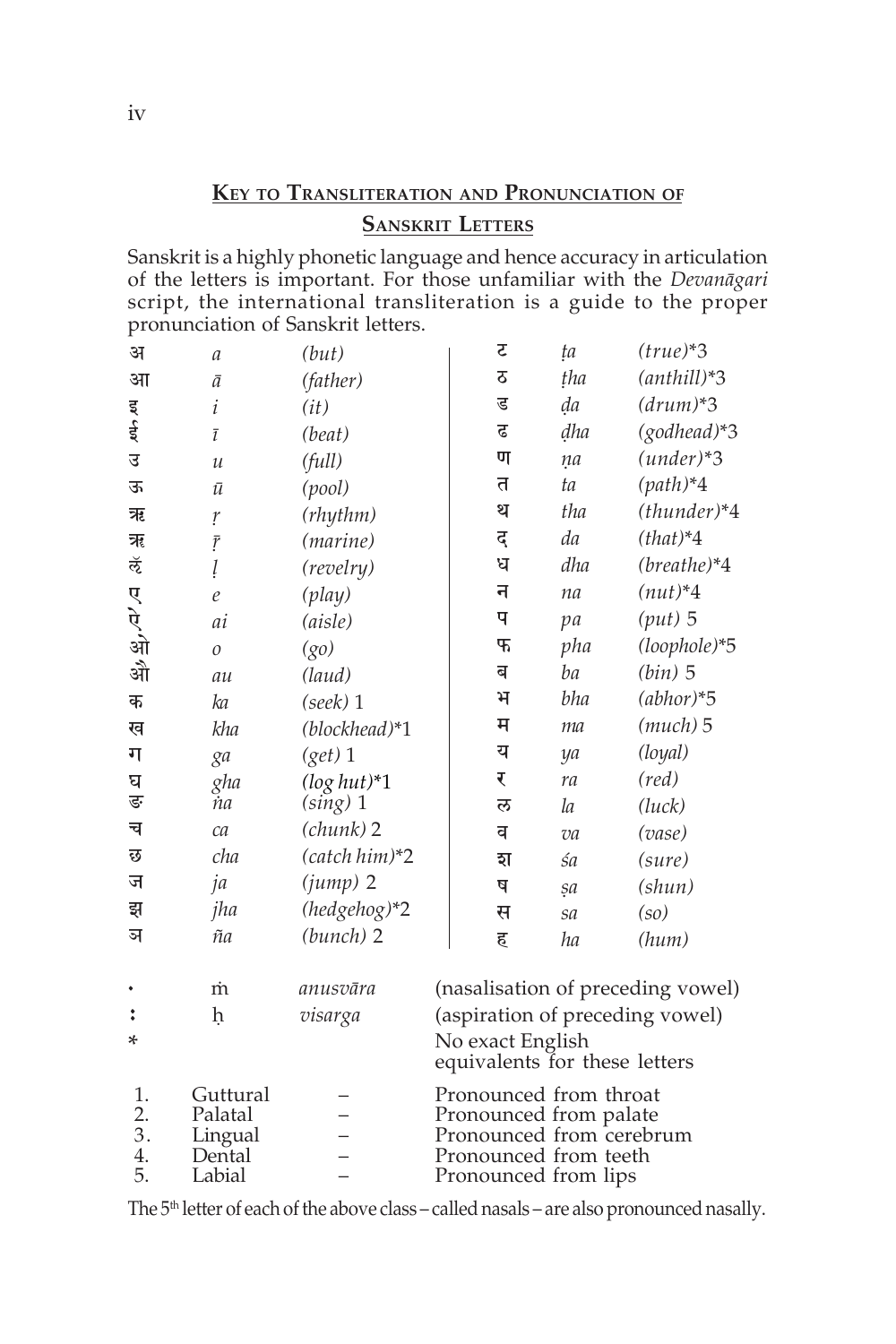## $T_{\text{AI K}}$  - 1

## HELPLESSNESS ARISES FROM BEING JUDGEMENTAL

There is a definite line that separates modern society from the ancient. In general, I find, life is always modern. Patañjali*,* who wrote the *Mahābhāṣya,*' states, in his  $introduction<sup>2</sup>$  about how the modernists do not follow the old style of learning the phonetics. When I read that, I felt that an era we consider as ancient, was modern for Patañjali. It is no different today. When an old person talks to you, he or she always says, "In my days it was wonderful." When I was in school, the older people in the village used to say, "Our school days were definitely better, not like it is now." Today, I see people of my age telling the modern students, "Oh! Everything has degenerated. Today's students have lost their way." I think the generation gap is not a new discovery. It was always there because a mother is usually 25 or 26 when the first child was born. There would be no generation gap if the child were born the same age as the mother, which is never going to be.

However, one thing is certain. When we say modern, what we really mean is that, unlike our forefathers, we

<sup>1</sup> A commentary on Sanskrit grammar *sütra*s of Päëini*.*

<sup>&</sup>lt;sup>2</sup> Purā kalpe etadāsīt sa $\dot{a}$ rakārottarakāla $\dot{a}$ h brāhmanāh vyākarana $\dot{a}$ *smädhéyate tebhyastattat-sthäna-karaëa-nädänupradänajïebhyo vaidikäù çabdä upadiçyante. Adyatve na tathä. Vedamadhétya tvaritä-vaktäro bhavanti.*

*<sup>(</sup>mahābhāṣya – prayojana-granthopapatti prakaraṇam)*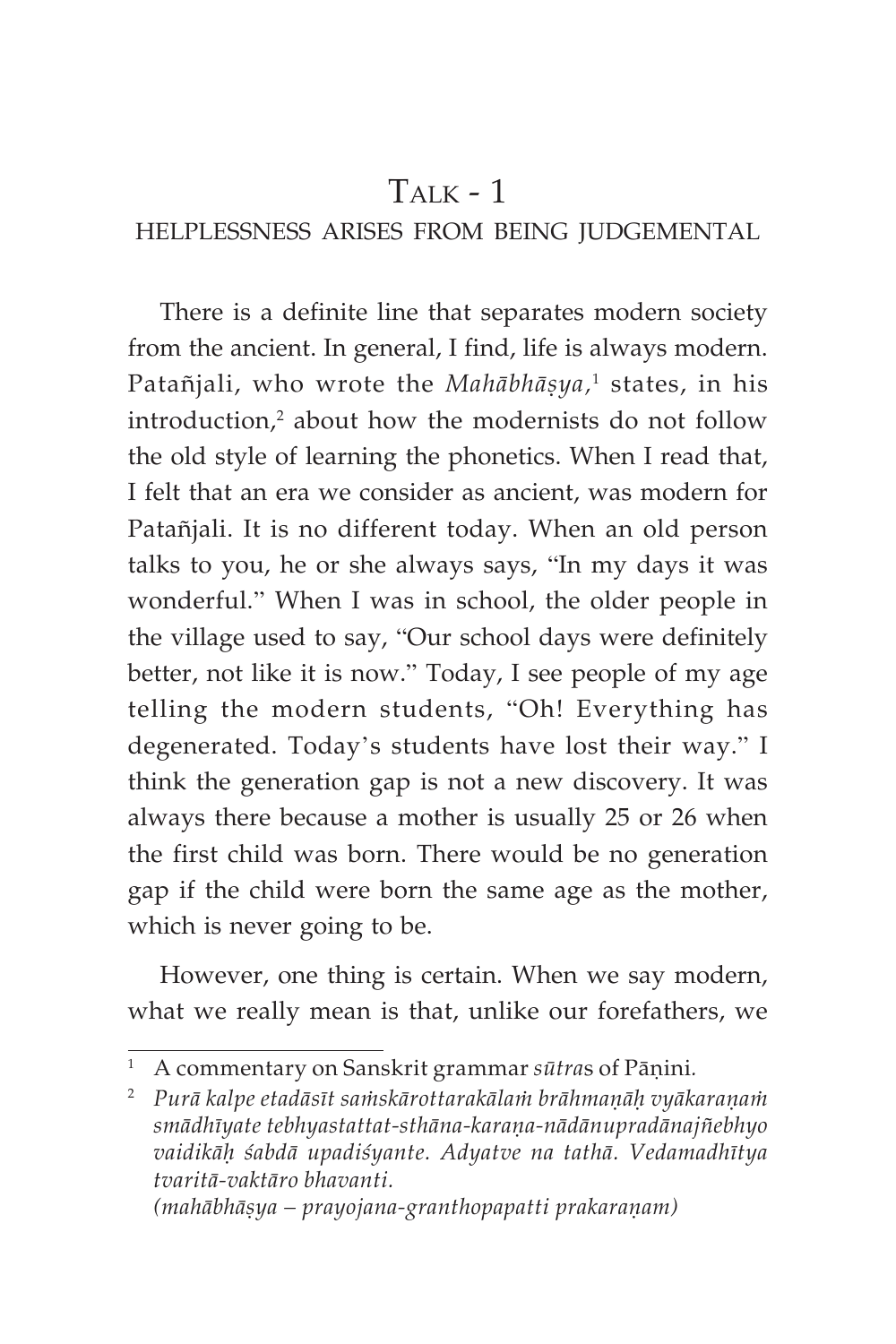have to respond to a wide variety of events everyday. Definitely our forefathers, a few centuries ago, were better off in one way because they only had a few events to respond to. To the contemporary way of thinking such a situation would be impossible. This is also not true.

You live one day at a time. The 'one-day' is always a today. You reach 16 or 61 living one day at a time. In the past also it was a new day when a person got up from sleep; it was always a good morning. It is amazing. It is again one day at a time when you sign off for the day, when you go to sleep. Sleep is a great leveller. Your experiences, your problems, your notions of individuality, your identity with religion, the concept of modern and ancient, even your understanding of Vedanta all these are levelled into one blanket experience of 'not knowing anything'. The world including the concept of time and space dissolves in sleep.

When you get up in the morning to a new day, it is like a new creation. It can be new or it can be a continuation of the old problems. You can live the day as a continuation of what happened before, the previous day, because the memories are there. The memories, perhaps, are meant to give certain continuity. You carry forward what was experienced earlier and look at the day from the previous day's memory. I believe that a modern person looks at the day differently. His or her day needs to be packed to have a sense of achievement.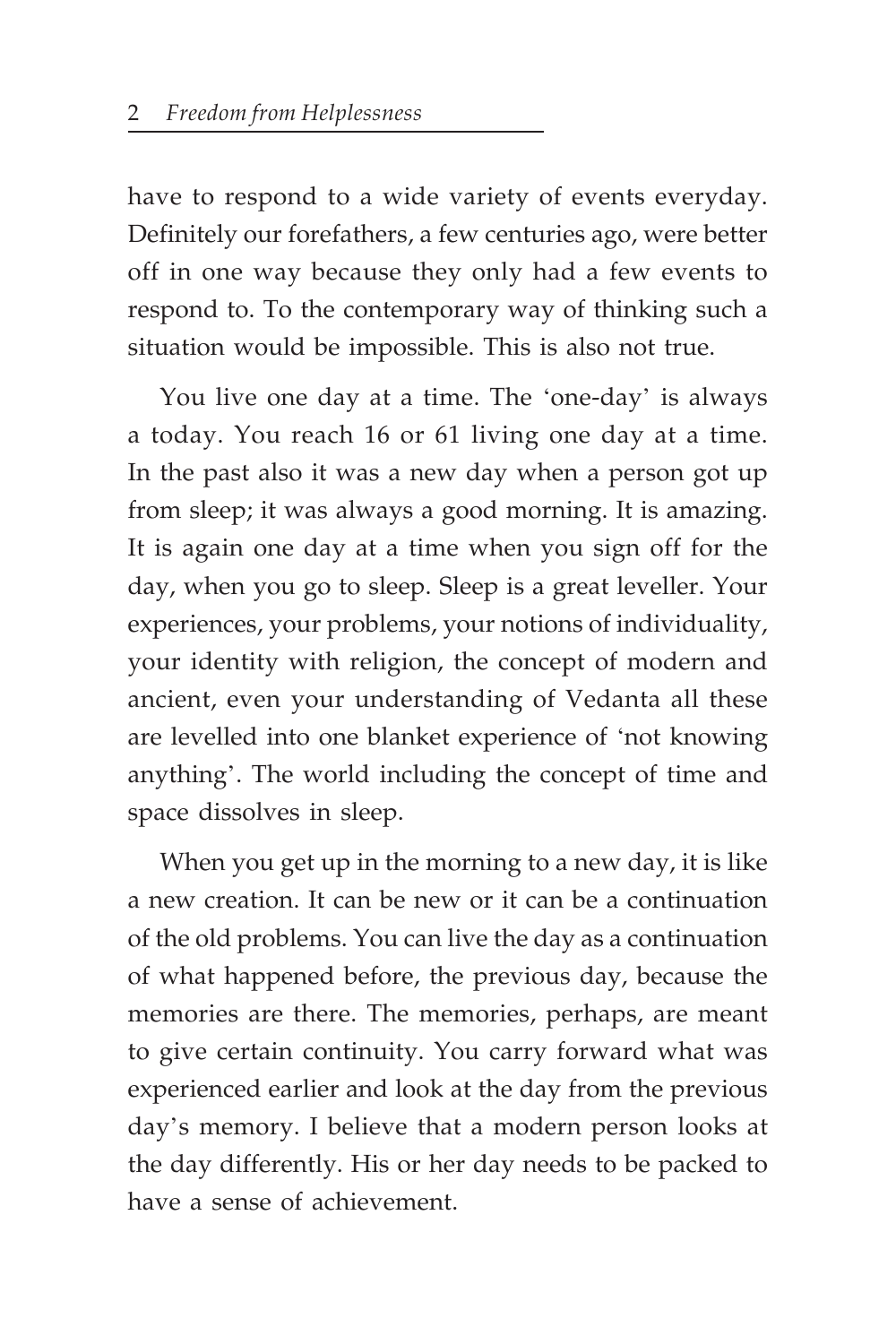A day packed with events need not move faster. In fact, with fewer events it is amazing how a day speeds by. You find you have no time for anything, even though the day is filled with events that are predictable. There are no surprises. One's routine is predictable, the food and the eating time is predictable. Everything is well ordered; the whole day is predictable. In spite of the predictability you find a month just flits past.

Our forefathers also lived a predictable life but with fewer events. They did not have a television to watch, a newspaper to read or a radio to listen to. Such facilities were not available then. If there was an event of importance, such as a calamity in the nearby village, the news could not reach the person in the neighbouring village instantly. Probably, he would hear of it ten days later when it was no longer a current event. It would be an old event, an already wept over event, or an event to which people have already responded adequately. Sometimes, the news would not trickle at all. Whereas, these days, in the crowded front page of a newspaper, you find there are so many events and to each one of them you have to respond: something happens somewhere in the world, Prince Charles has fever, President Bush sneezes, somewhere an earthquake claims thousands of lives; somewhere a revolt and many die; somewhere an act of terrorism, many are taken hostages; every day you have to respond to the many varied events.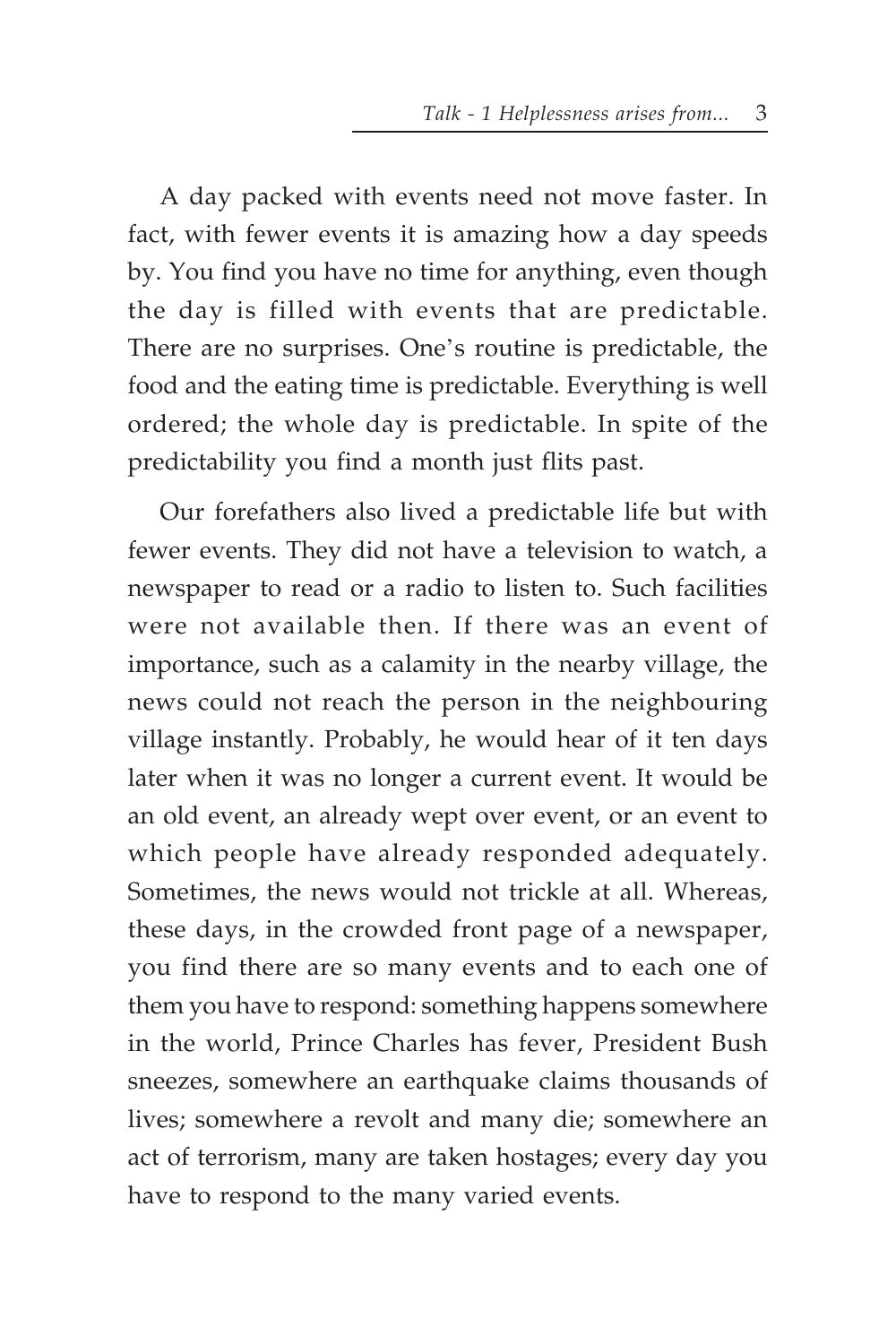The world is the same size as it was then, although if one views it from one of the satellites, one would see the poor earth as a small ball spinning on its own axis. In this small globe we find ourselves beset with so many problems. It looks as though the world has shrunk. Once, I flew from London at 11 A.M. by the British Airways Concorde flight and reached New York at 8 A.M. The people who were waiting at the New York airport asked me, "Swamiji, when did you leave?" I told them, "I have not yet left for my flight leaves at 11 A.M." I cannot use the past tense here; even grammar becomes a problem. One does not know which tense to use, and one gets tensed up in the process. Modern technology turns the rules of grammar.

Today, events crowd the entire twenty-four hour period. Unrelated to the events, no doubt, my life is very simple. However, I cannot remain a mute witness to what is happening around me, whether I am a simple individual or a Swami. I cannot but be alive to the events. By the phrase 'around me' I do not mean the mountain or the river or the stars above. It is not the few trees and birds. The sky is the limit for the phrase 'around me.' Even the black hole, whose gravitational influence is so strong that not even light can escape, is all 'around me.' What is around me is what I know and what I know is enough to trouble me.

One either has to respond to every event or live one's life, holed up in a cave somewhere. I do not think that is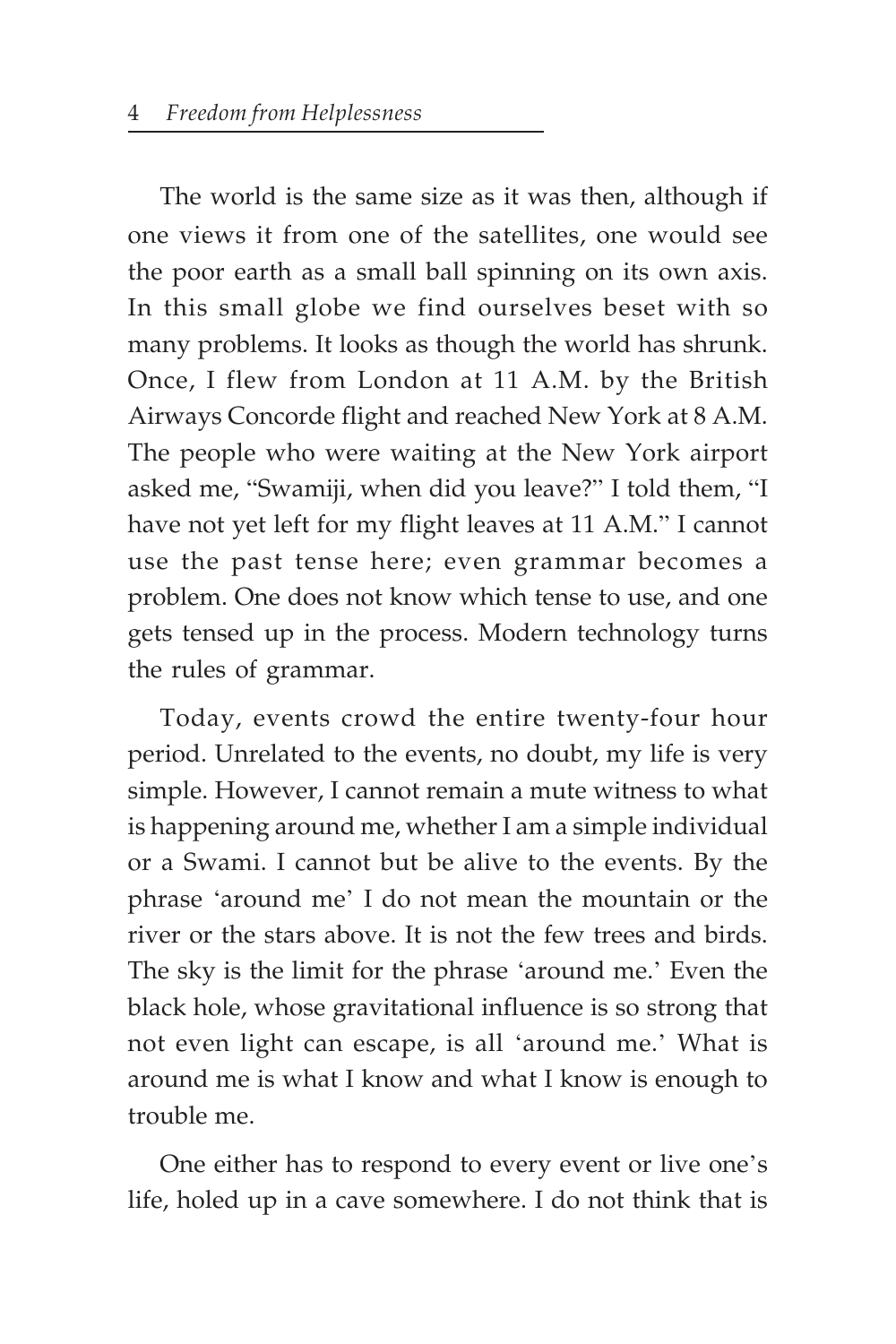a life worth living. Even if I live a simple life, it is better lived amidst the world. When I hear the news that two meteorites in the orbit collided, it creates a small fear in me; the debris may fall upon me. So, I find myself in a position where I have to respond to situations which are too many and varied. How should I respond to them?

More often than not you find yourself helpless. You read the morning newspaper in the bathroom and you are fuming. You cannot do anything for you are helpless. This helplessness is the modern problem. Not that this is the only problem. Many problems may be there, but this one leads to varieties of other problems. You may have an answer for everything but nobody cares to consult you. That is another problem. You find yourself helpless, for no fault of yours. You can live a very simple, clean life, where you care for people, without trampling upon others' toes, but at the same time you see yourself helpless. You are helpless because you have to respond to every situation that you come to know. Further, as a member of contemporary society, you cannot avoid knowing.

How can we handle this helplessness? If it can be handled, it is no longer a helpless situation. How does one look at situations and yet feel one is not helpless? Before we deal with that, let us see how each one lives his or her life.

We live in our own world. Even though there is a world available for public appreciation, public gaze, still each one lives a subjective life. When you see me,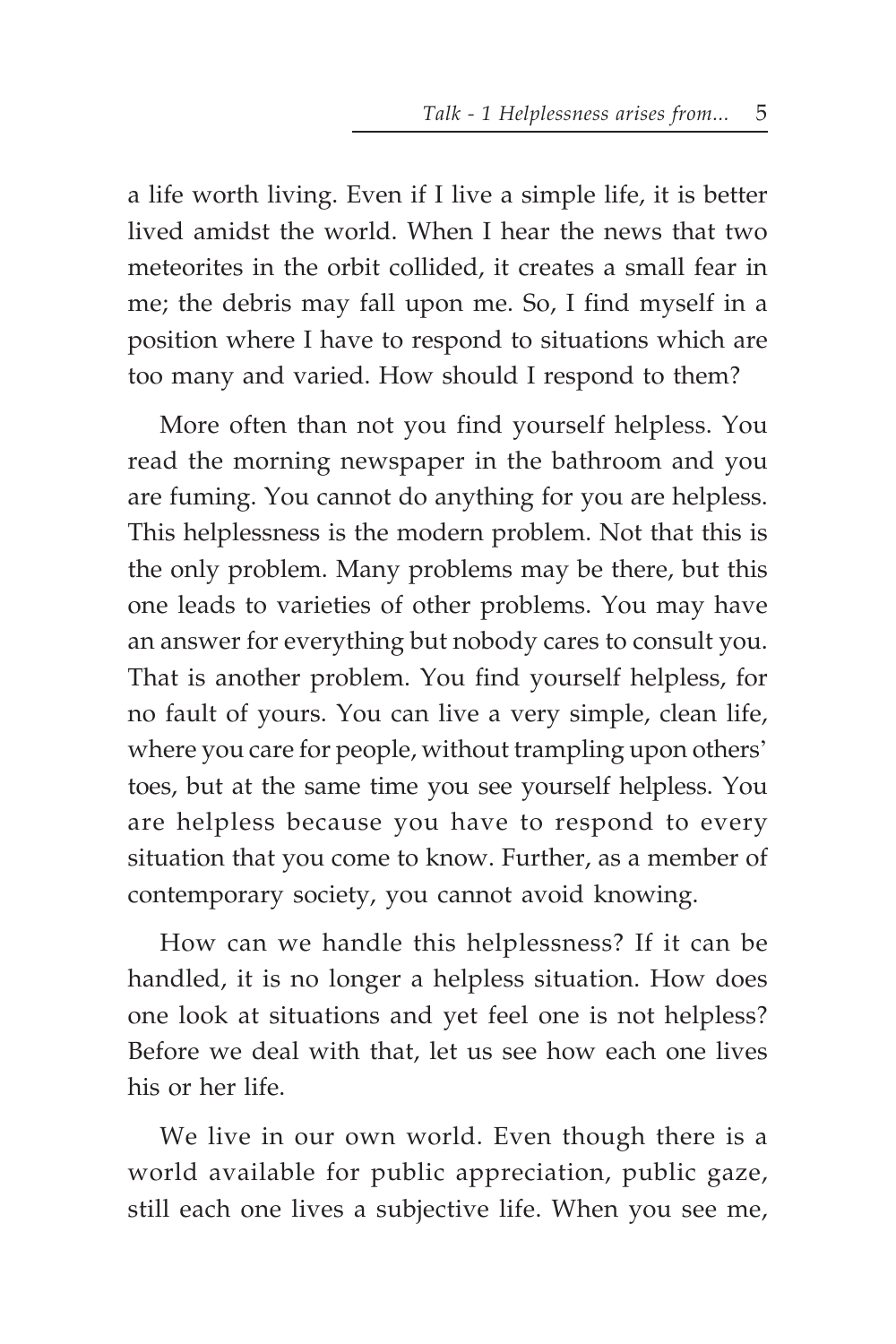the Swami, I am the only world for you at that time; there is no other world. In fact, what you confront is the world. As I talk to you, if you think of something else then that something else becomes your world.

When you see me, how do you see me? Do you see me as I am? Physically if you are not colour blind and your eyes and ears can function well, then you can have some objective idea about the Swami. However, the Swami is not just the physical body, much less the dress that he has; he is more than that. There is someone in this body who is now talking to you and responding to you. How do you know this person? How do you respond to this person? It is always with your scales of judgement.

In today's competitive society, each member seems to be out to get the other. That is how it looks, if the behaviour of the people is an indication. You are therefore always wary. You are always ready to defend yourself. You are always ready to fight. You pick up this attitude, right from your childhood.

We start our life as a helpless but totally trusting baby. We do not know whether we are with the mother or with someone else; we are helpless. We are helpless when we face certain psychological situations that disturb us, that undermine our trust. The distrust later becomes the core of the child's personality. The distrust is confirmed when we go to school because there are a lot of bullies around who are out to get us. All these influence our response as an adult. When we see people in the society, everybody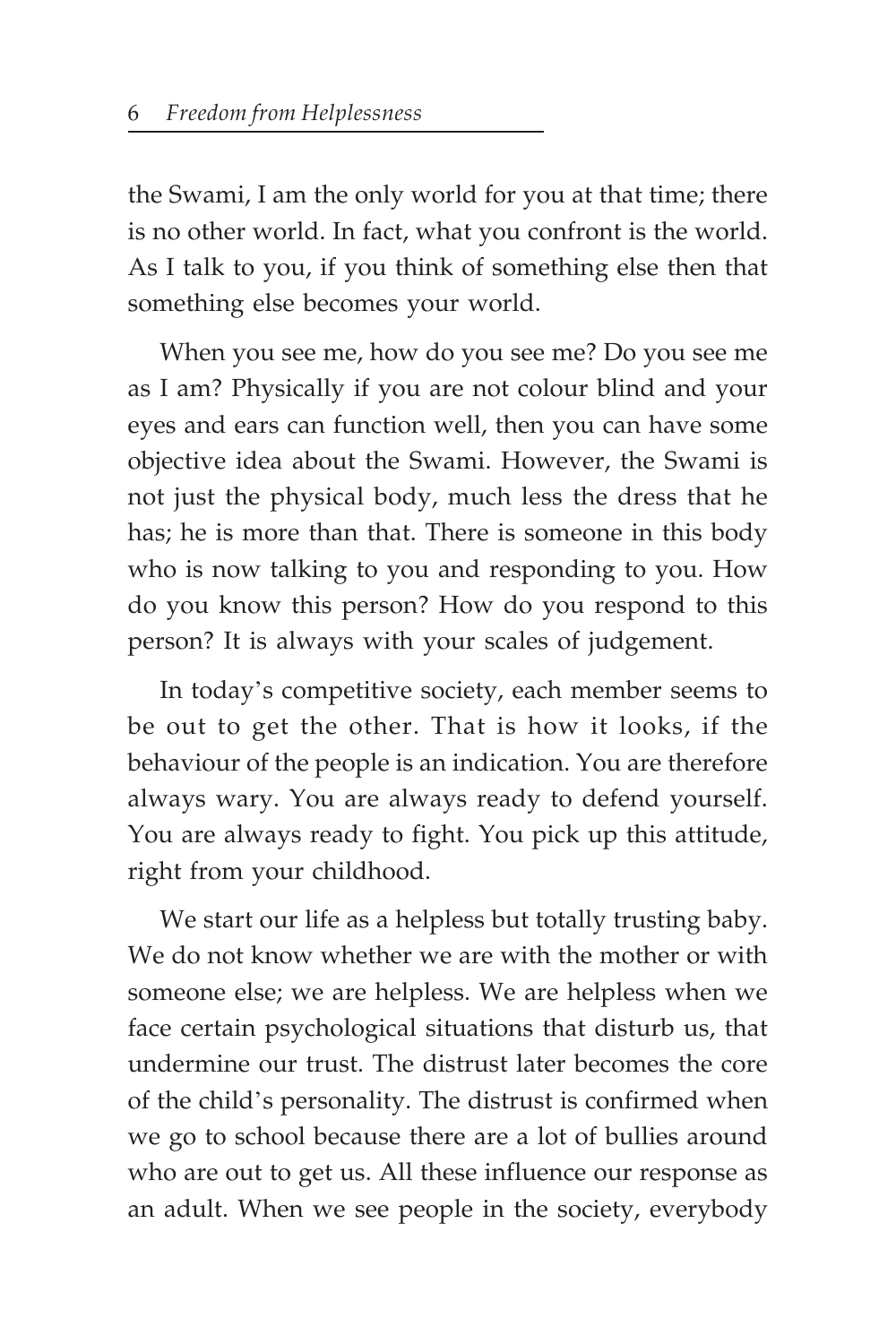seems to be out for the kill. Survival itself becomes a challenge. It is not very different in an affluent society. When there is competition, we are braced for any onslaught. We may be taken advantage of, exploited, taken for a ride, and we do not want to be taken for a ride. Therefore, we are wary all the time. It is this cautious person who deals with everybody else, deals with the Swami also. Our distrust and disbelief towards others puts us in a vulnerable situation.

Everyone has a need for someone who is not judgemental, with whom one can relax. It is very difficult to meet such a person in the world. This also makes you vulnerable. It makes you ripe for exploitation. With all your fears, your needs, distrust and disbelief, when you see the Swami, well, he is not going to be the Swami that he is. He is the Swami that you think he is.

This is true of everything else. It is one of the main reasons why the human mind loves nature. The ocean and the mountains, the sky and the stars become so important to us because these are the only ones we can approach without our prejudices. I ask you, "Are these alone considered nature? Is the human being outside nature? Who said that a human being is not nature?" If animals, trees and mountains are part of nature, how is it that such an eloquent species as a human being is not part of nature? My nose, my breathing, my hunger, are they not nature? My thinking, my anger, my love, are these not nature? They are all *prakrti*, nature. Who says they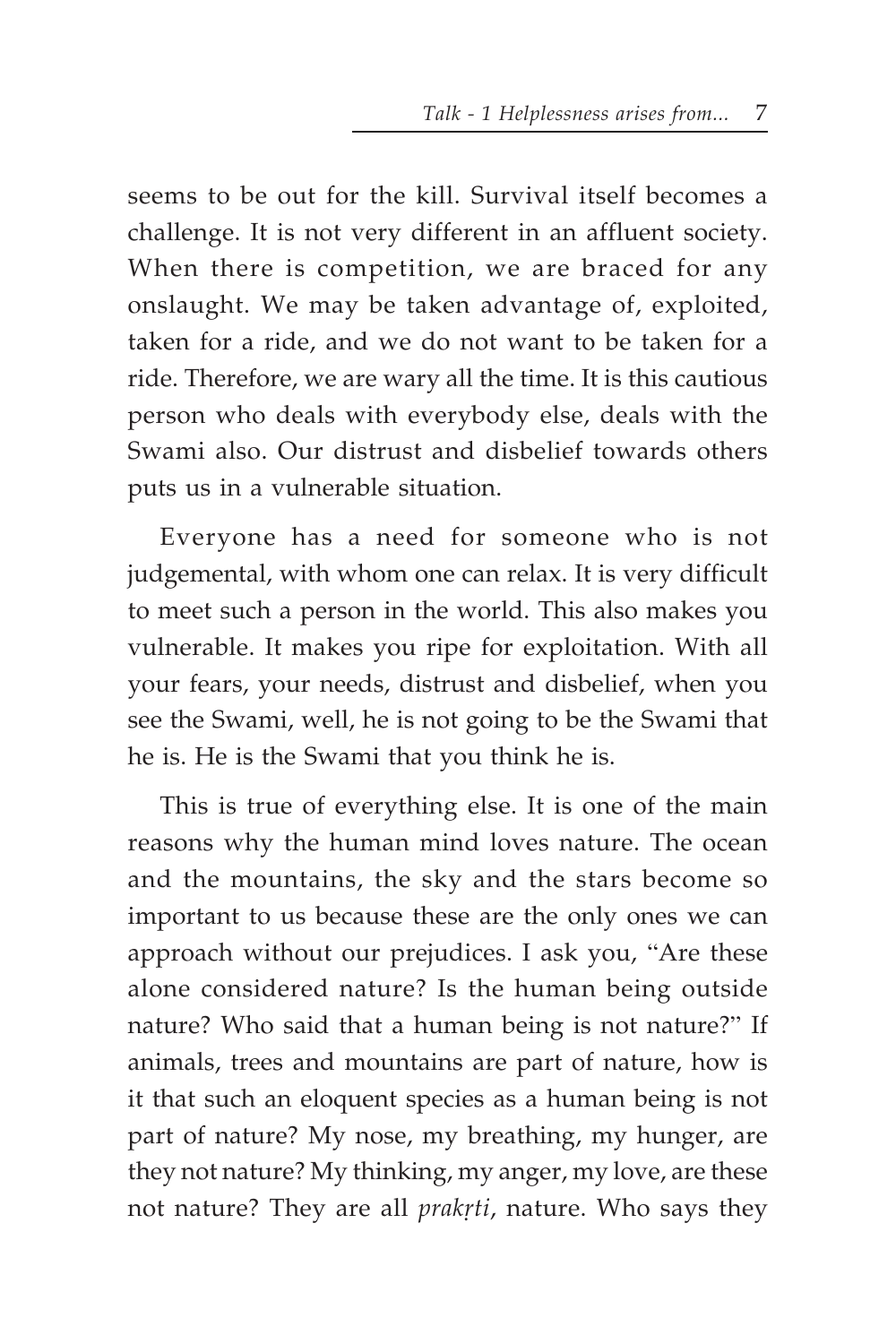are outside nature? When human beings also form nature, why do I run away from them to see a mountain? Why should I be under such pressure, that I should seek mountains, valleys, trees and flowers? It is because, other members of my species have hurt me and I can no longer trust them or relax in their presence. It is because mountains and forests are the only ones left for us, which we can look at without prejudice. There again, if you are an environmentalist you have a problem. You would see the mountains and say, "My God! What have they done to this mountain? This is outrageous. They have made it completely bald." Destruction of nature is another problem because of a lack of environmental awareness in people. Thus, even the mountains can drive you crazy these days. Then, you have to choose some special mountains. You can see how the safe world is getting smaller and smaller for oneself. However, just as we see nature without prejudices, we can also see the world that is available for public perception without subjectivity.

When you look at a mountain, it does not demand or threaten you. You can be as you are, at home with yourself. You accept yourself in the appreciation of the beauty of the mountain. You do not want the mountain to be different, the animals to be different, the location to be different, or the mountain peak to be different. You take the mountain as it is. It seems to resolve all the demands of the demanding person in you for the time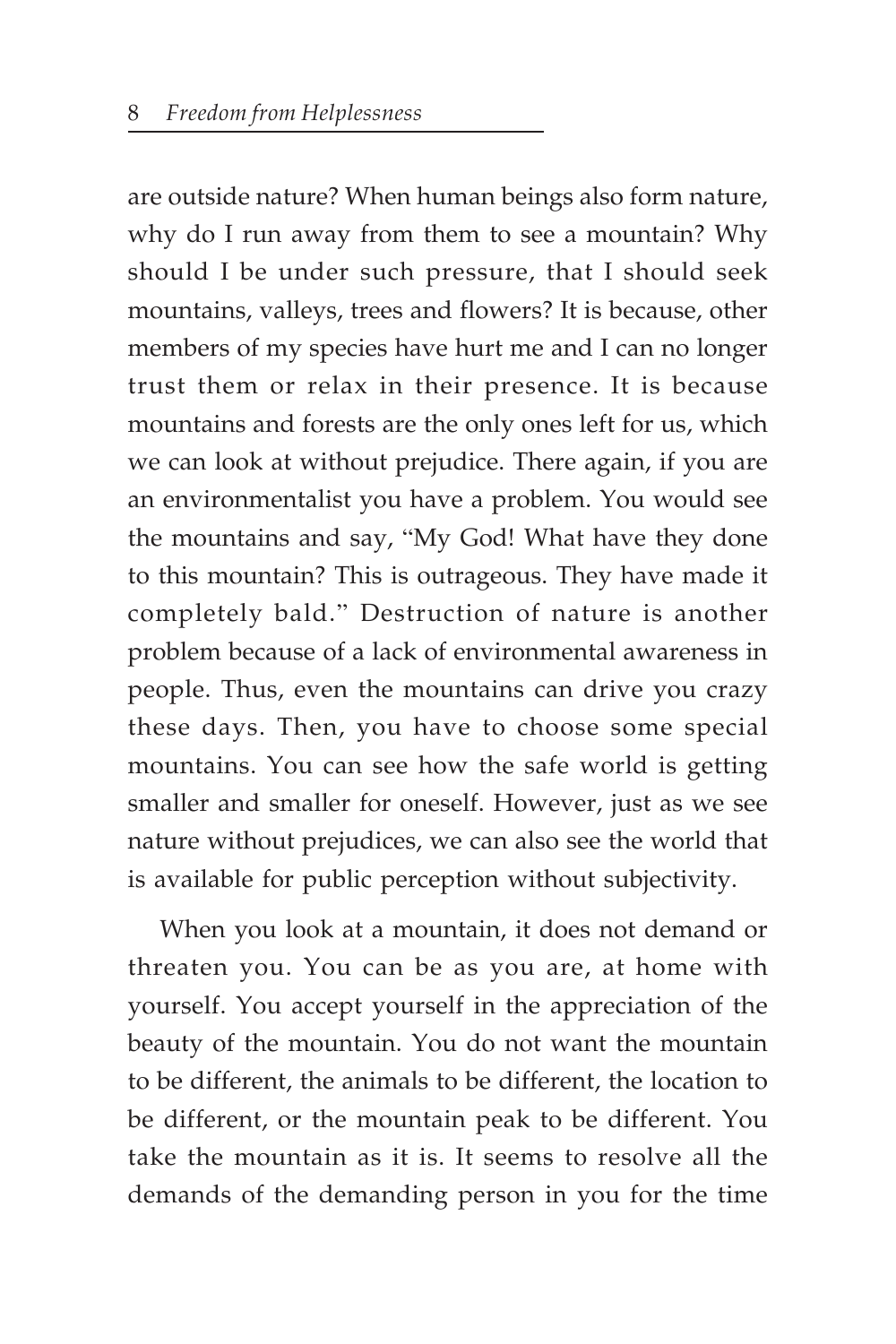being. You come to appreciate yourself, which you had not done earlier. You say that the mountain is beautiful and visit the mountain again and again. However, it is not the mountain that you love as much as you love yourself when you see the mountain. In the experience of the mountain you see yourself, relatively at least, a pleased person whose demands are silenced and whose self-judgement is resolved for the time being. The beauty is so captivating that there is no time for you to be judgemental; the mountain does not let you have your smallness for the time being. It is able to capture your imagination and you find yourself letting go of all your notions; you see yourself as beautiful.

When you see yourself beautiful, you say the mountain is beautiful. When you say the mountain is beautiful it is non-Vedanta. Vedanta says, "When you say that the mountain is beautiful, it means that you are beautiful." That is Vedanta. When you express that the mountain is beautiful then you become a poet. You can write a poem about the mountain. Vedanta is not poetry. In poetry there are some facts, but you need Vedanta to understand those facts.

In any captivating situation you see yourself as a nonjudgemental person. It means that you are capable of being non-judgemental. You neither judge the object of captivation nor yourself. If you judge the object, you also judge yourself. Every judgement leads to self-judgement.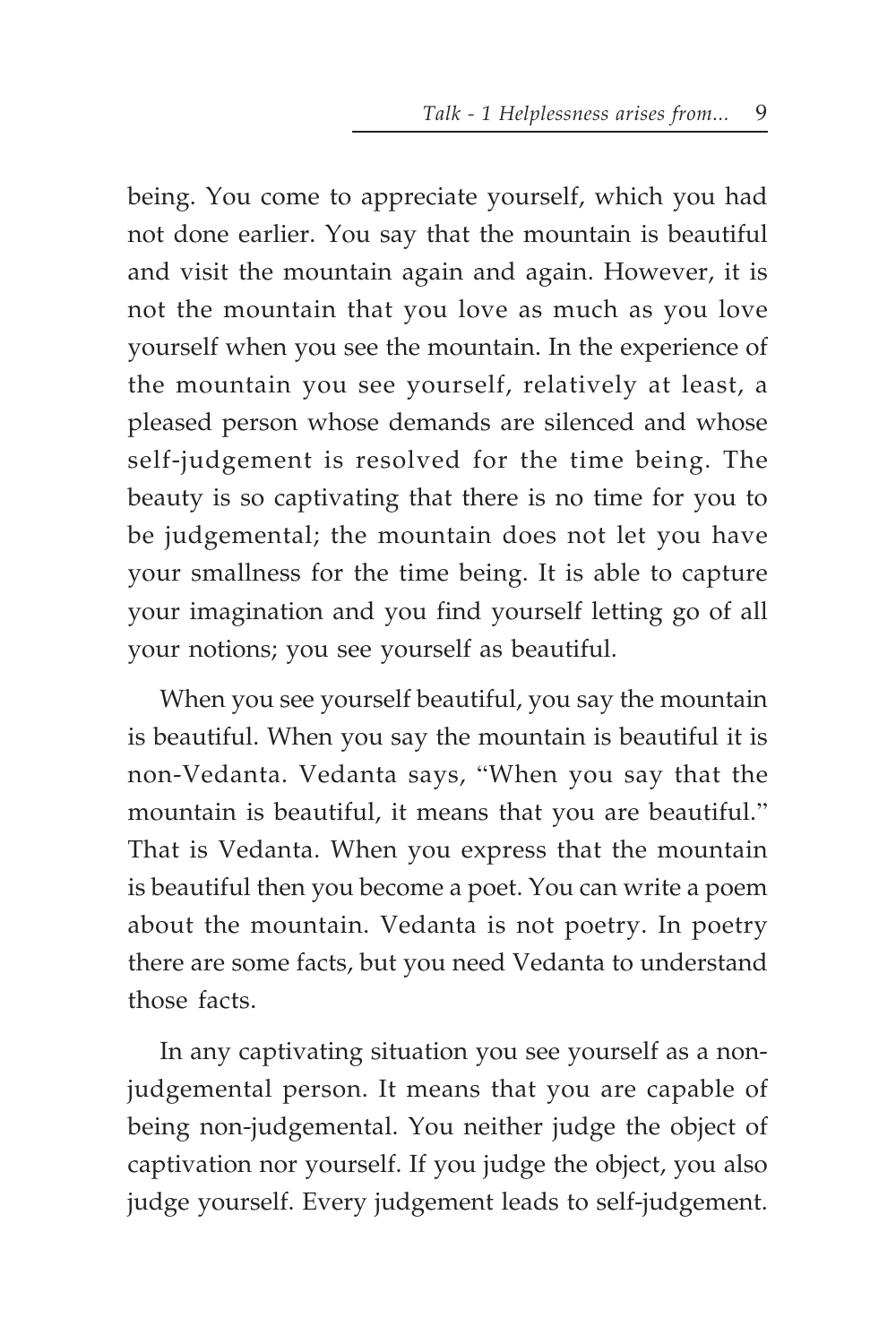When you are not judging the mountain, when you let the mountain be as it is, then you are not judging yourself also, at least for the moment.

When you see yourself as a non-judgemental person, you are in harmony with what you face. It is something that is experientially known to you, but not recognized immediately. When you can relate to the mountain, you can also relate to any other person or situation. If it is possible in one situation, it is also possible in any other situation. We have a basis now to understand ourselves.

When you see yourself as a non-demanding person in spite of yourself, in spite of your prejudices, your likes and dislikes, your demands, then you have made it. This is what you seek in life after all. What else are you trying to accomplish in life? If you do not need to prove yourself to be somebody, if you do not need to be always cautious and wary in different situations, then you have grown. As long as you have distrust and demands, you are yet to grow. People say 'I walk on eggshells.' You are not walking on eggshells, you are in an eggshell, and you have to come out of the eggshell. So your own prejudices confine you, imprison you and they are the fetters.

Your life should be such that you understand facts and see what is in front of you as it is. You need not know the person but you need not look at the person with your prejudices. Even if you come to know something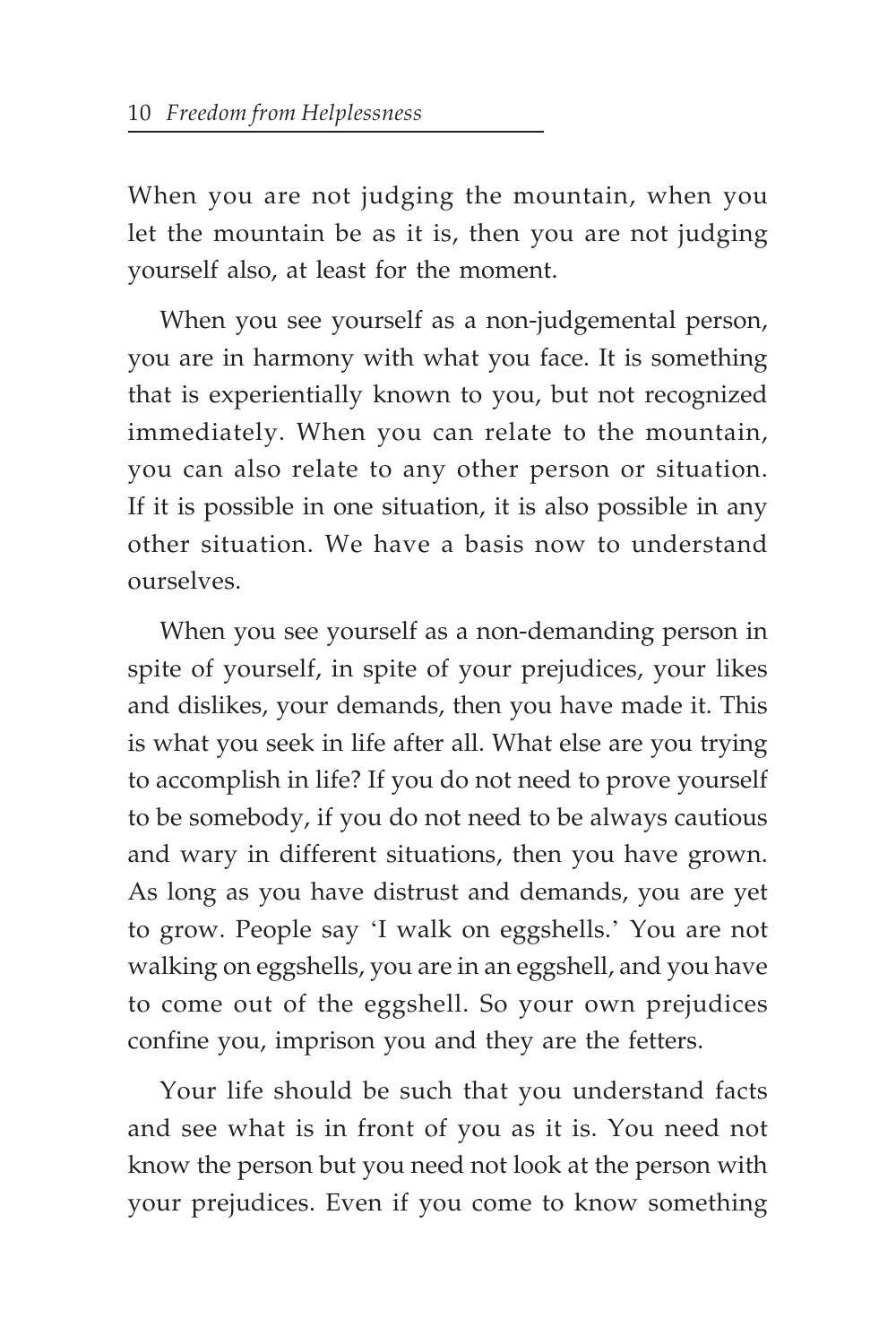about the person, why should you interpret anything? A person is because of his or her background. Understanding and accepting a person as he or she is, helps you get out of the shell of your private world into the public world. The public world is very bright and beautiful; it is what is, whereas the private world is not. Our struggles in life are mainly to get out of our own private world and its prejudices.

We think like Indians, we think like Americans, Europeans, but we do not think like thinkers. This is our problem. One can dress like *sädhu*s, like Indians. It is welcome; it is cultural. Every culture should be preserved as it is; we need not disturb it at all. Missionary work leads to cultural destruction. Each culture has its own beauty, language, dialect, music and it should be preserved; it is the wealth of humanity. You may not understand it, but it does not matter; it must be preserved as it is. Culture implies language, dress, food, the way of eating food, the way of cooking, the manner of talking, the way of greeting, the way of living in a family and so on. Even ornaments and hairstyle are culture, so they can be as they are. Therefore, everything is cultural. However, there is no Indian thinking, unless there is an Indian truth. There is no American thinking unless there is an American truth. If we are dealing with public truth, then, we should think like thinkers.

We need an insight to understand our own prejudices, to know which are prejudices and which are not.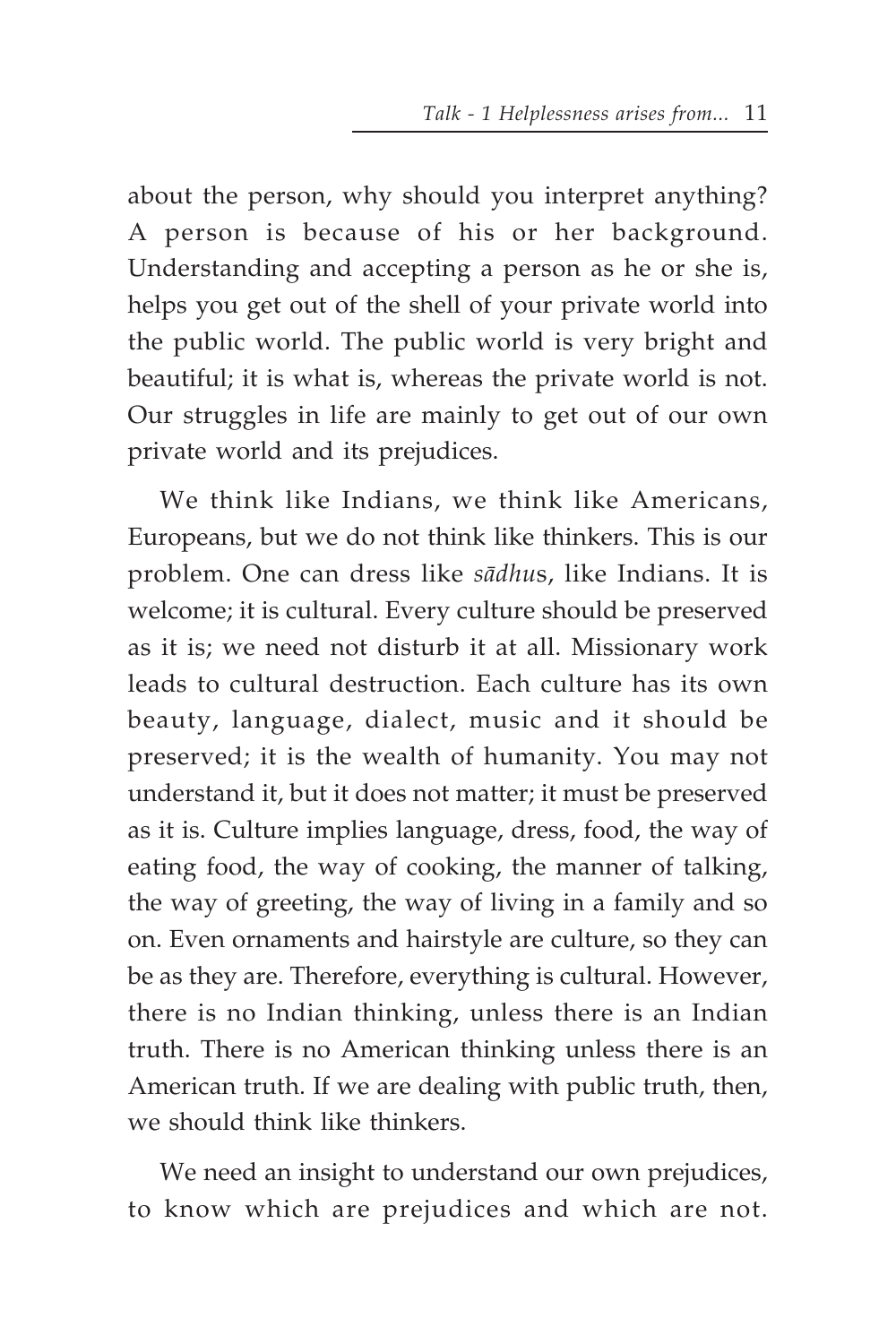To have that insight one needs to objectively look at oneself and the world. Having looked at yourself, look at the world and bring that knowledge to deal with situations that call for responses from you. There can be million of situations. They need not make you feel helpless. What is required is understanding and knowledge that is distinct from any kind of action.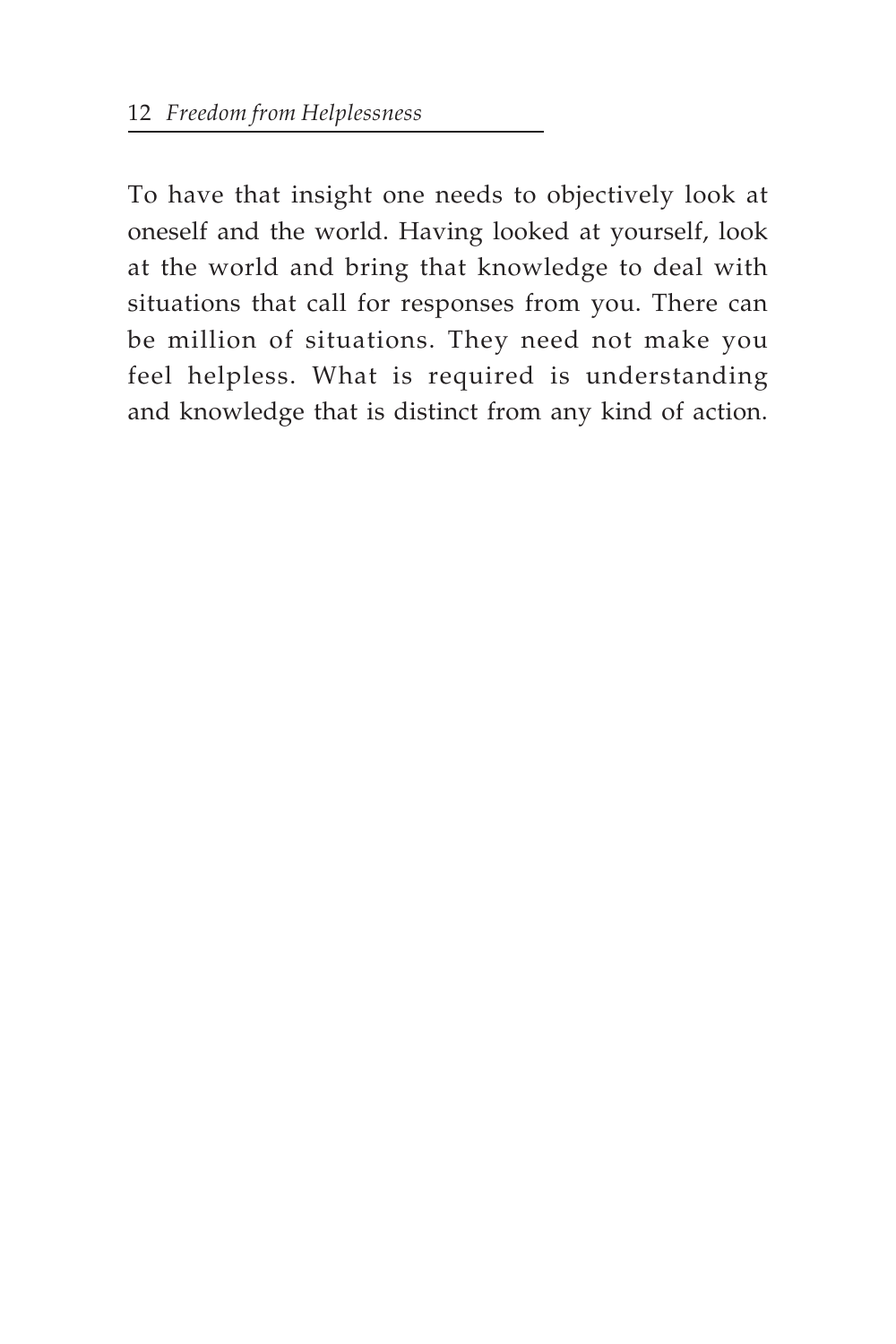## $T_{\text{AIK}}$  - 2

## DISTINCTION BETWEEN KNOWLEDGE AND ACTION

There is a clear distinction between knowledge and action. Action refers to a certain motion and change. It includes the involuntary actions such as breathing. No one can live without doing something, without action. Lord Krșņa says, $3$  "A person cannot live without action, not even for a second." Talking is an action, eating is an action; thinking also is an action because there is a motion; you move from one thought to another. Even sleeping is an action. In fact, there is a lot of action, which is why despite a six-course meal the previous evening you get up in the morning, ravenous. A lot of activity takes place in sleep such as digestion, blood circulation and so on. Complete cessation of activity is impossible if one is alive.

If this is understood then what is the difference between knowledge and action? Here is a rose. Suppose I ask, "Please take this rose," some of you may get up and some may not. It only proves that you have choice. You can choose to get up and take the flower or you can choose not to get up. This is what we call freewill, choice. As a human being you are endowed with this freewill. Therefore, you can do, you need not do, and you

<sup>&</sup>lt;sup>3</sup> nahi kaścit ksaņamapi jātu tisthatyakarmakrt (*Bhagavad Gétä* 3.5)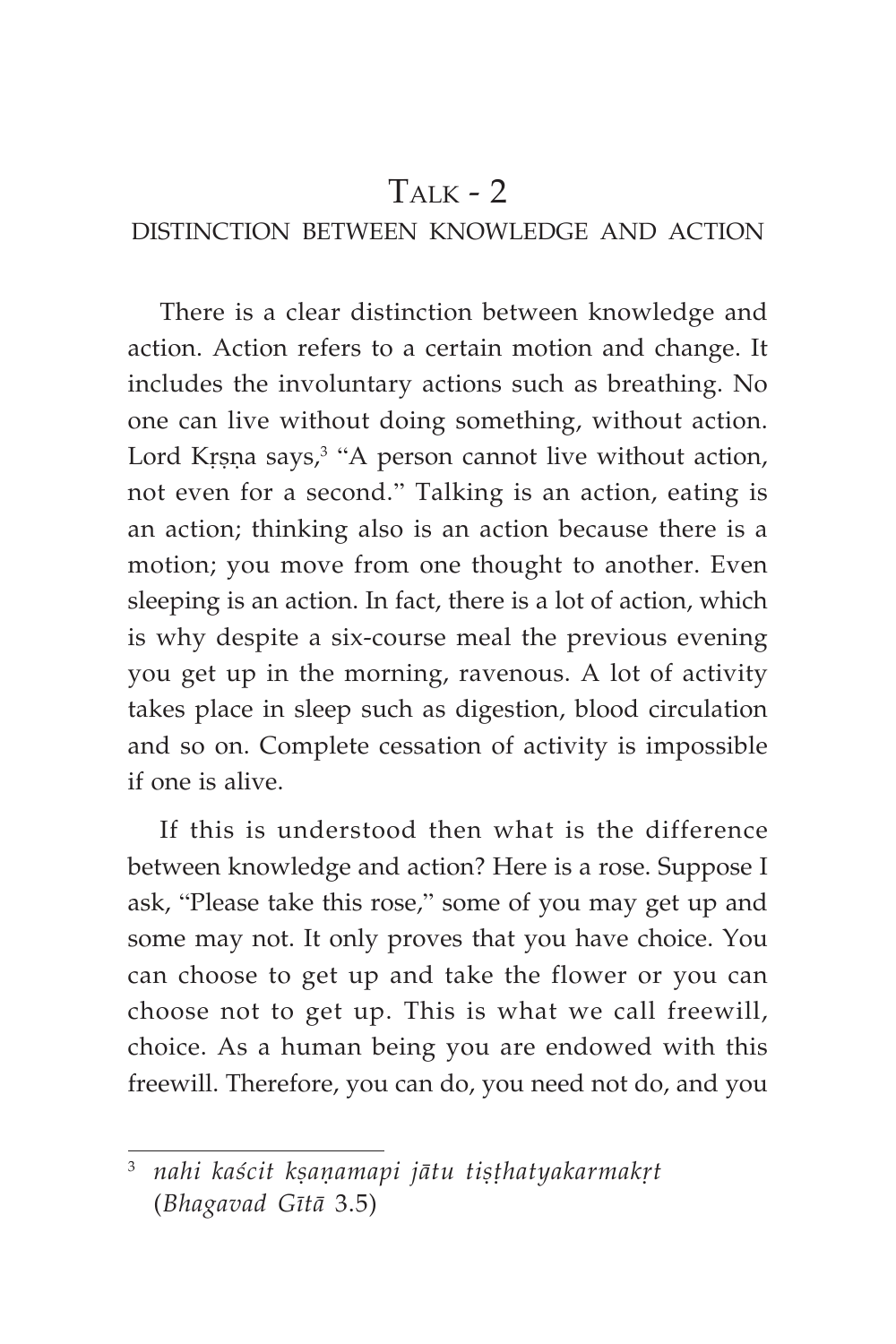can do it differently also. Later, at the end of the talk you can come up and ask, "Swamiji, can you give me the flower?" You have the freedom of choice with reference to action: *kartum*, to do an action; *akartum*, not to do an action; *anyathä vä kartum*, to do it differently. Therefore, action comes from your will. Even involuntary actions, they come from someone else's will. It may be the will of the lord or the will of the law. Your breathing is not voluntary but it takes place. There is some intelligence; there is a will involved in it. Here we are dealing with voluntary actions and these are definitely born of your choice. You can understand now that action implies freedom, the use of your freewill.

Knowing is little different. Knowledge takes place when certain conditions are fulfilled. First, there must be a *jïeya*, an object to know. Then there must be *jïäna*, the means of knowledge to know. There must be, definitely, a *jñātr*, the knower. Between you, the knower and the object that is known the connection is established by the means of knowledge.

Let us take simple perception, which is a means of knowledge. I ask you, "Please open your eyes, look at me but do not see me." You do not have any choice. You will see me. Therefore, knowledge is something that defeats your will. If, for instance, you pass by a fish market, but you do not want to pick up the smell, your nose will not oblige you. It will pick up the smell. Often, you see things that you wish you had never seen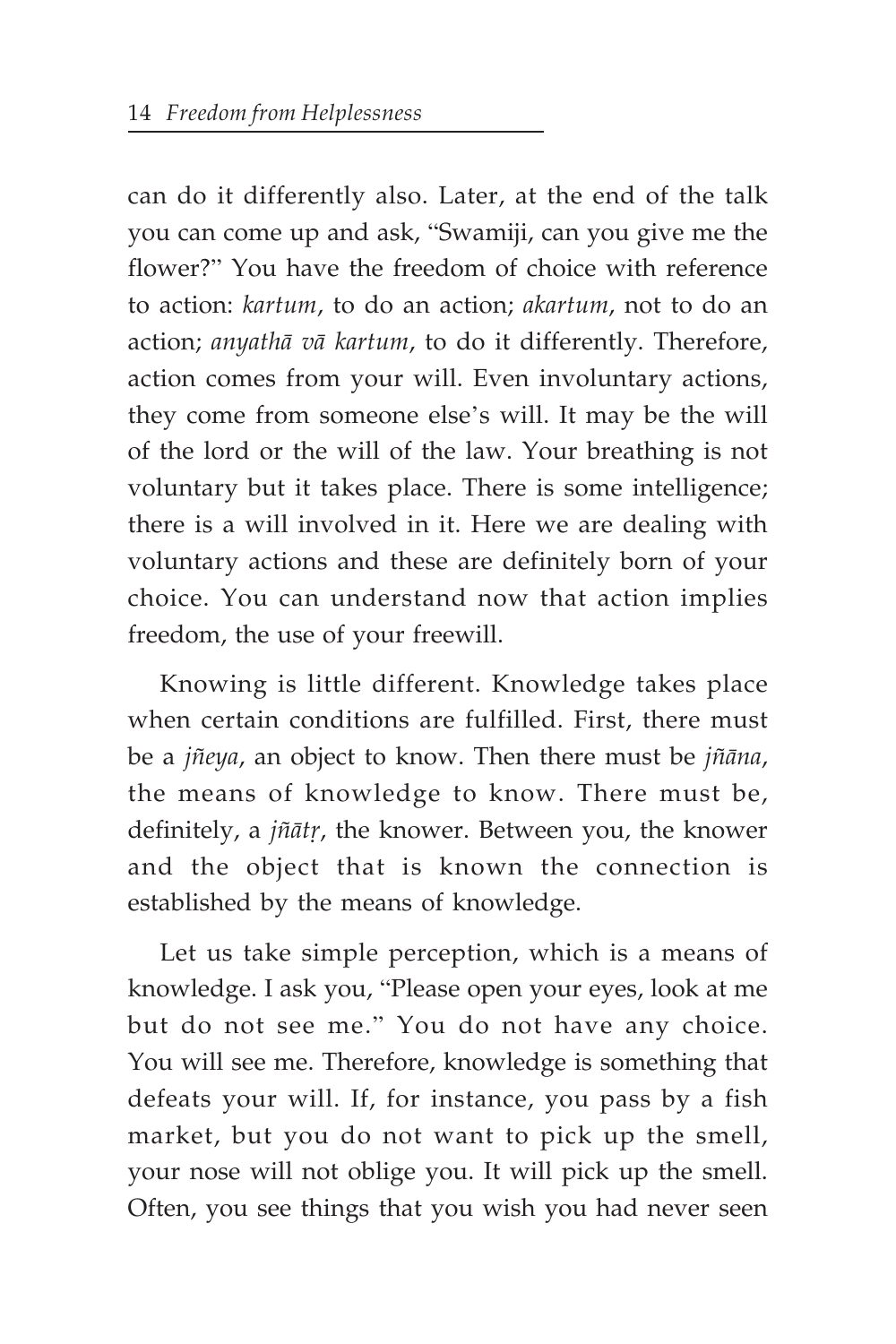because the eyes see. Your wish or will has no control over them. You can definitely close your eyes; that is an action, not knowledge. You can also plug your ears; it is an action, not knowledge. However, once the eyes are open and an object is in front, you do not have a choice but to see.

In knowledge, there is no choice such as 'I can know this, I need not know this or I can know the object differently.' There is no choice once the means of knowledge and the object of knowledge are aligned. Knowledge takes place whether you like it or not. Suppose the means of knowledge is inadequate, the knowledge may not take place. If a person who barely knows arithmetic is exposed to calculus, he cannot understand the subject. He is not qualified; he lacks the necessary preparation to study calculus. From this we can understand that for knowledge to take place, we require not merely the five senses, we also need a prepared mind.

Further, any knowledge is as true as its object. There is no question of *anyathā vā jñātum śakyam*, that you can know it differently. If I have a rose in my hand and say, "Please look at the white rabbit in my hand," can you accept my statement? However much you may wish to believe the Swami, want him to be right, you will question my sanity. You will wonder, "What has happened to the Swami? He was all right until now." It is clear then that knowledge has to be as true as the object.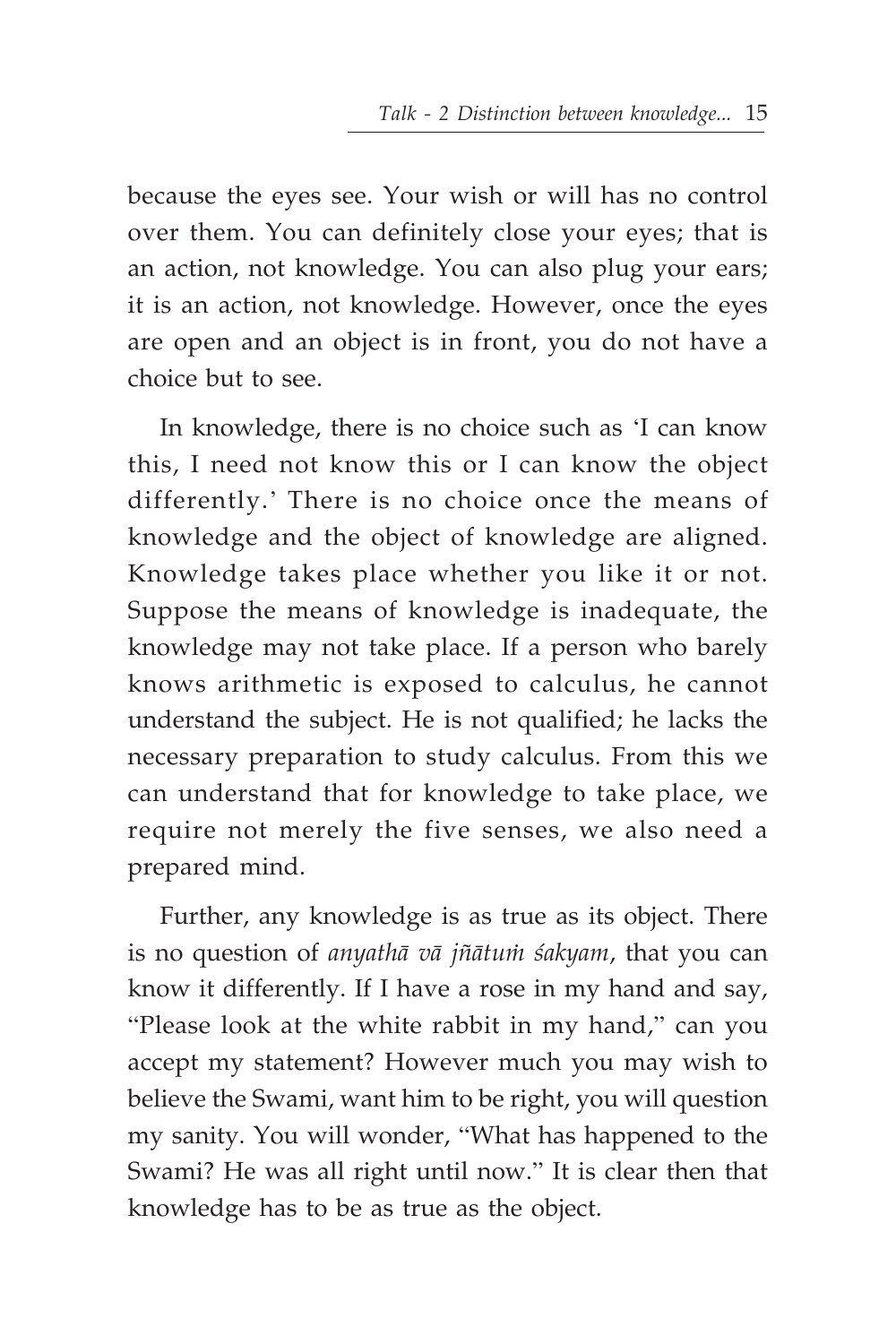Moreover, you cannot replace a means of knowledge. If you have to see a form or colour, you have no choice but to use your eyes. If you wish to know the smell, nose is the only means available to you. It is the same with the other three, taste, sound and touch. If you cannot see forms or colours, you need to check your eyes. You cannot replace the eyes with your ears or nose as a means of knowledge.

When you need to know something more than the information gathered by the five senses, you require other means of knowledge such as inference. It is the only means available to you if you wish to infer something. If you can see me, you cannot say, "I infer the Swami is sitting". However, if you cannot see me, but you hear my voice, you can definitely say, "Swami is talking to someone." Presumption is also an inference. Where the means of knowledge required is inference, only that means will work, not the others such as perception. It is important to understand that the means of knowledge cannot be interchanged or replaced and you cannot know an object differently.

We have seen that action, *karma*, is based on your will; you can choose. On the other hand, knowledge, *jïäna*, is centred on the object; you do not have a choice. In Sanskrit action is said to be *purușa-tantra*, depends on the choice of the person while knowledge is *vastu*-*tantra*, depends on the object. Since knowledge is *vastu*-*tantra*, there is always a doubt in your conclusion about yourself.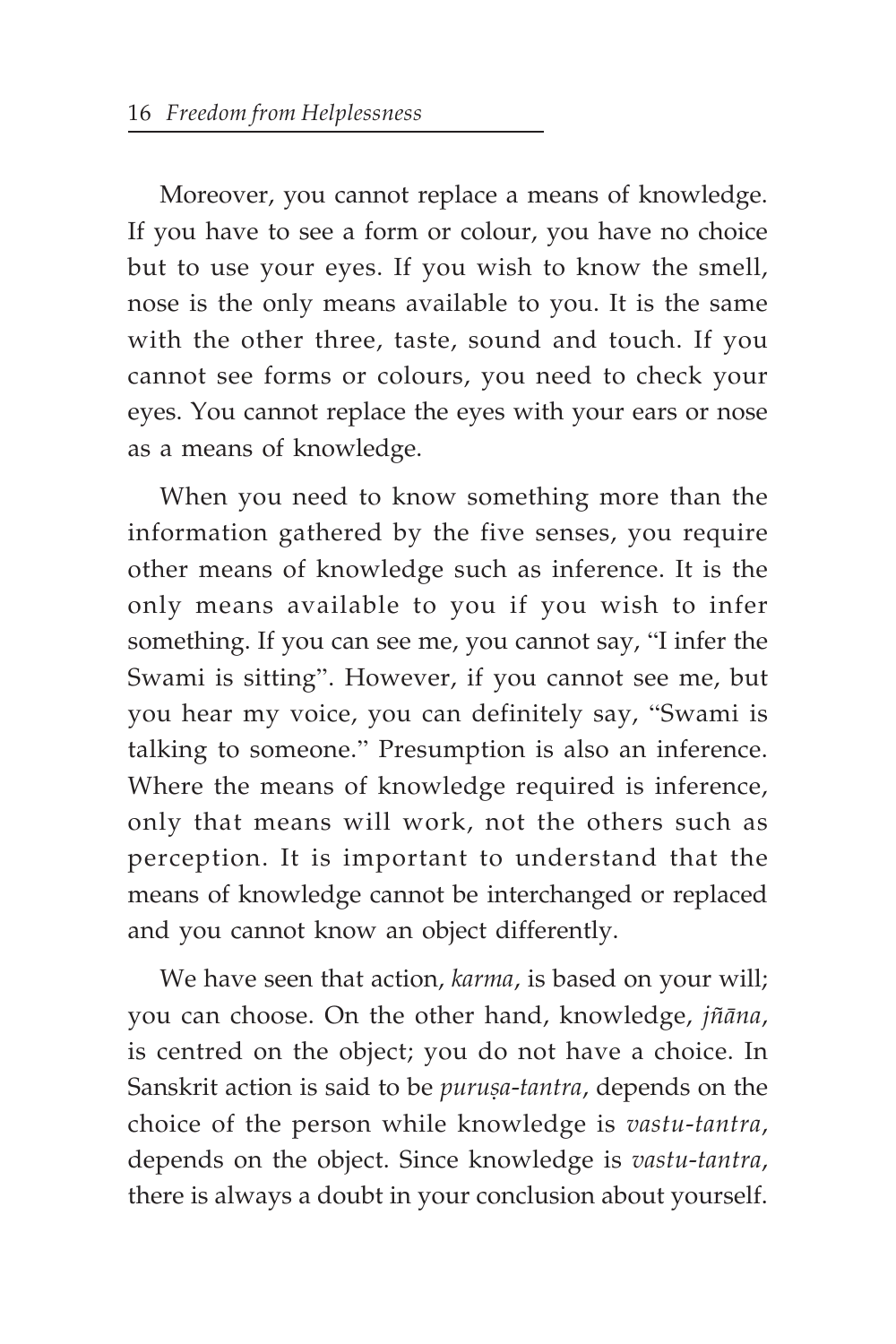However, one is never certain of his or her opinion. The doubt arises because sometimes you see yourself differently in different circumstances. Since you cannot trust your opinion of yourself, you are assailed by selfdoubts. Your chance of happiness frizzles out. You find yourself guilty of a few actions, lacking a lot of things, falling short in every way. Your long face gives you away. If your opinions of yourself are true, you have absolutely no chance of happiness. In fact, you may even consider suicide; most people would.

Fortunately for us, such extreme steps are not necessary; we do find moments of happiness and laughter despite our notions of ourselves. Each day brings us moments when we smile, laugh or enjoy. In those moments, our notions are suspended and we see ourselves as pleased persons. A joke, a child's innocence, a breathtaking scenery, they invoke the pleased person in us. We may conclude that perhaps there are two different persons in our body. One is the inadequate, unacceptable I, and the other is the happy, pleased I. Which is the real I?

If I should ask who you are, you can give me details of your name, age, qualification, nationality and so on. These attributes are incidental, acquired. In time, they could also change. Your age definitely changes with time. You could change your profession and nationality. The question is who are you as a person? Who is the basic person? Can you say that you are a happy person?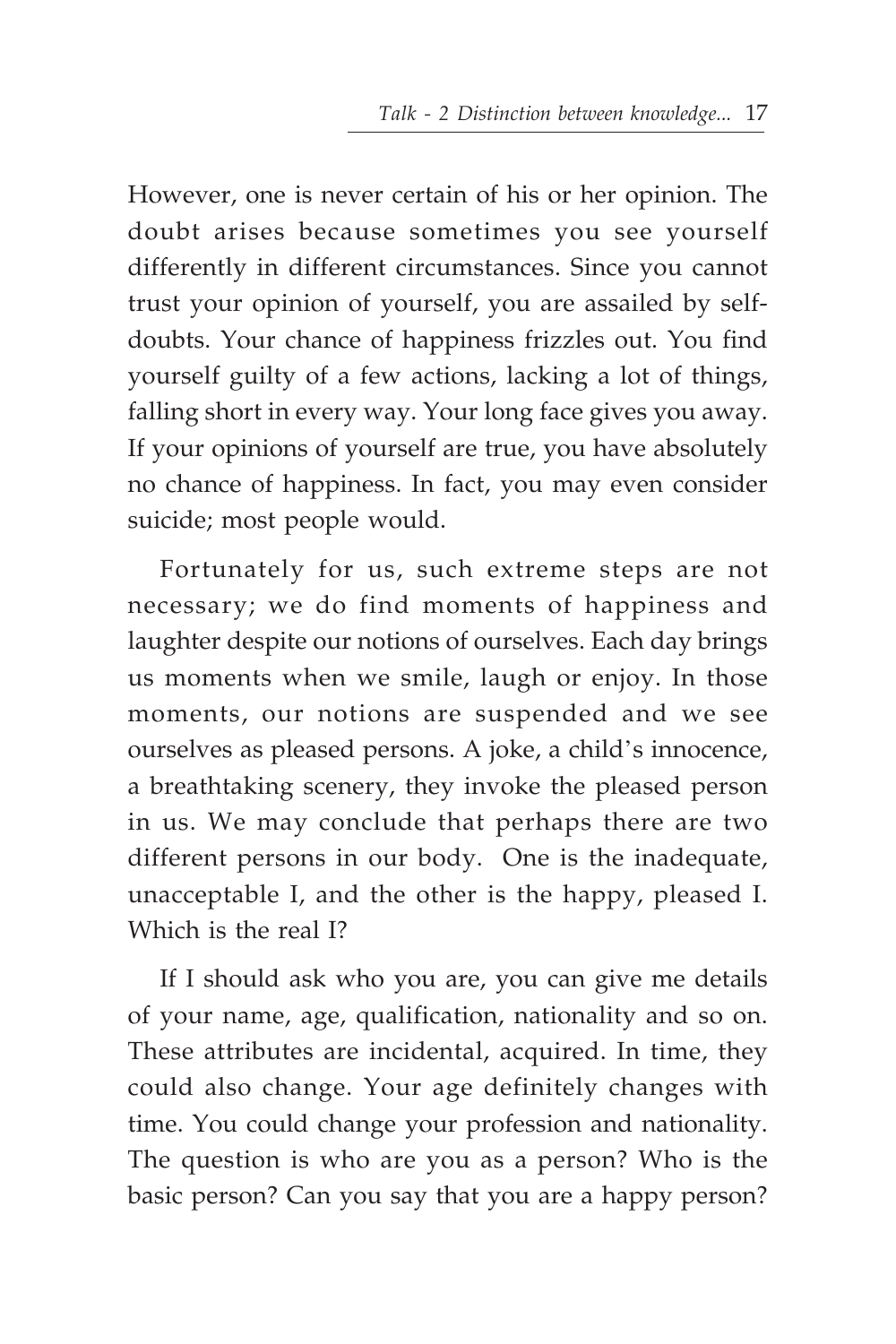Unhappy person? What would be your answer? You have your doubts as to who you are. It often surprises me when there is a public announcement of my talks, "Swami Dayananda talks on self-knowledge" and I find a hundred people waiting for me. Why do they want to know about themselves from me? They ought to tell me who they are. They come because they have a doubt; they doubt their notions of themselves. It is similar to consulting a therapist to sort things out, to find out the ways of our mind, our emotions and so on. It arises out of confusion about ourselves. The self-doubt persists because it is innate to us and because we see ourselves changing with our moods.

Dissatisfied with who we are, we constantly seek to change ourselves, to be different from what we are. It is painful being who we are and to avoid the pain, we try to become something else or we try to achieve success in a chosen field so that we become acceptable to ourselves.

If we look into what makes us acceptable, we find that it is what makes us acceptable to others. We accept ourselves when others accept us. There are always a few people who are close to us, dear to us. It is in their eyes that we have to become acceptable, be appreciated. It could be our family, friends and the significant others. When we receive our doctorate degrees, there is a celebration in our close circle. In their appreciation, we accept ourselves. If you get your PhD your mother will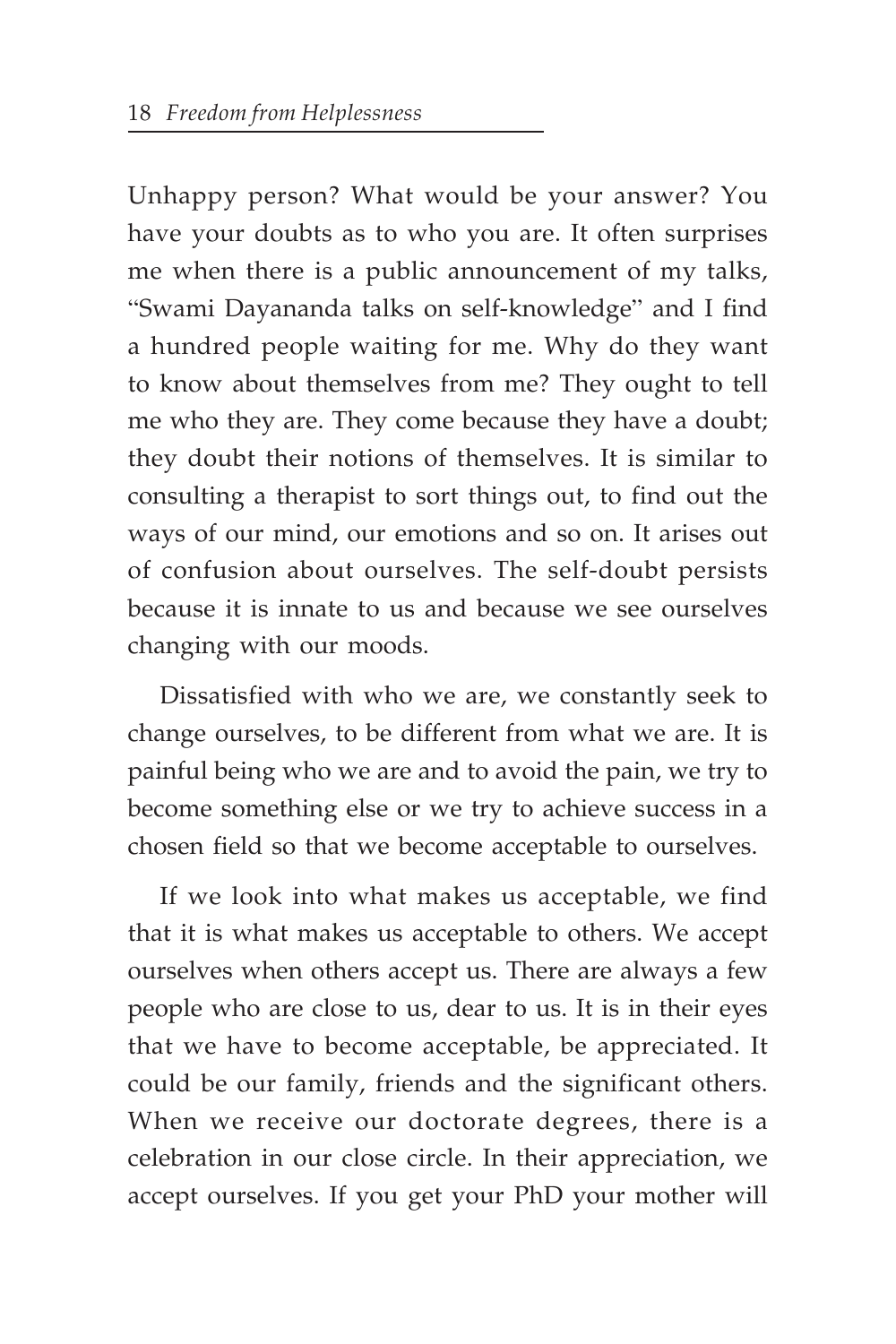celebrate, your father will be happy, all your friends will be happy except one person who may be jealous of you. You serve the society or you try to oblige the society so that you can be accepted by the society, the society consisting of people whom you consider very important in your life. Thus, your acceptance of yourself depends upon the others accepting you. You think that your selfimage improves with their acceptance. However, mere achievement does not improve one's self-image. For instance, there are PhDs, who despite their degrees are economically insecure, while those with barely a high school certificate are financially sound. Thus, the struggle to improve one's self-image continues, as do our attempts in becoming a different person. The fact, that we accept ourselves only if the others do, indicates our non-self-acceptance.

The unfortunate situation is that despite your achievements, you continue to struggle to be different. If you learn from others' experiences, you will realise that self-acceptance does not depend on longevity or achievements. You need not repeat others' mistakes; you can learn from them. Similarly, you realise that the struggle for self-acceptance is endless, when you see others around you. The struggle is to prove yourself in others' eyes and therefore you set goals. In achieving those goals, you come under pressure, stress and anxiety. Even if you achieve the goals you have set for yourself, you are still unable to accept yourself.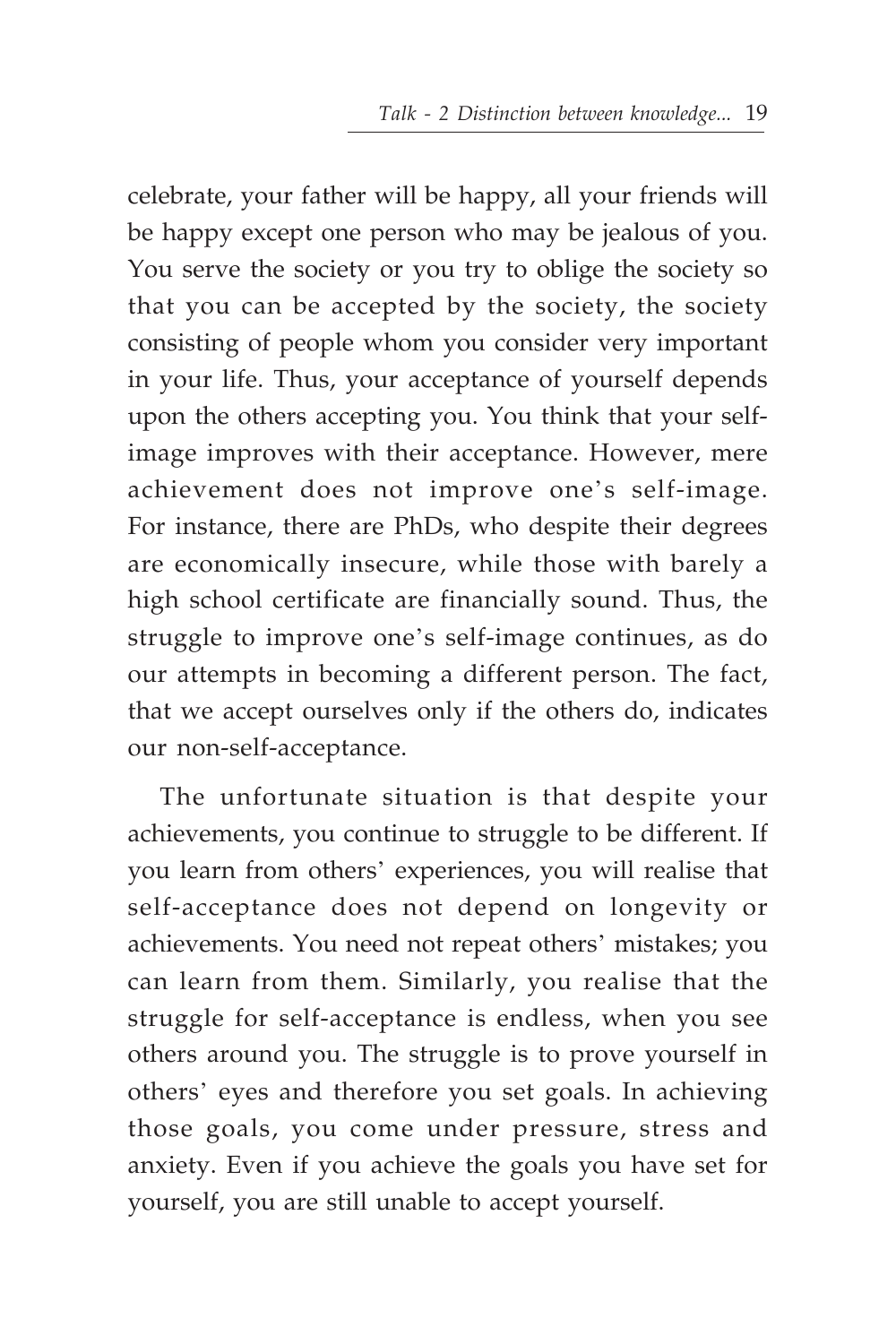This is where Vedanta helps us. It says, "You are acceptable as you are. You need not struggle." Yet, when I look at my height, colour, hair, position, and much more, I am unable to accept Vedanta's statements. From this it is very clear that my concept of 'I', my perception of 'I' is different from that of Vedanta. Our concept has many inadequacies while that of Vedanta is totally acceptable.

In the vision of Vedanta, all that you seek in life is essentially yourself. 'You' refers to all conscious beings. Since you are self-conscious, you are bound to have opinions about yourself. Naturally you will find yourself wanting and therefore non-acceptable. All human struggles stem from this fundamental problem. Vedanta points out that your opinion of yourself is wrong; it is a mistake, an error.

How will you change your mistaken notions about yourself? Performing an action will definitely not help. Where there is a wrong notion, you require knowledge, not an action, to remove that mistake. You require knowledge to know who you are; what the 'you' is.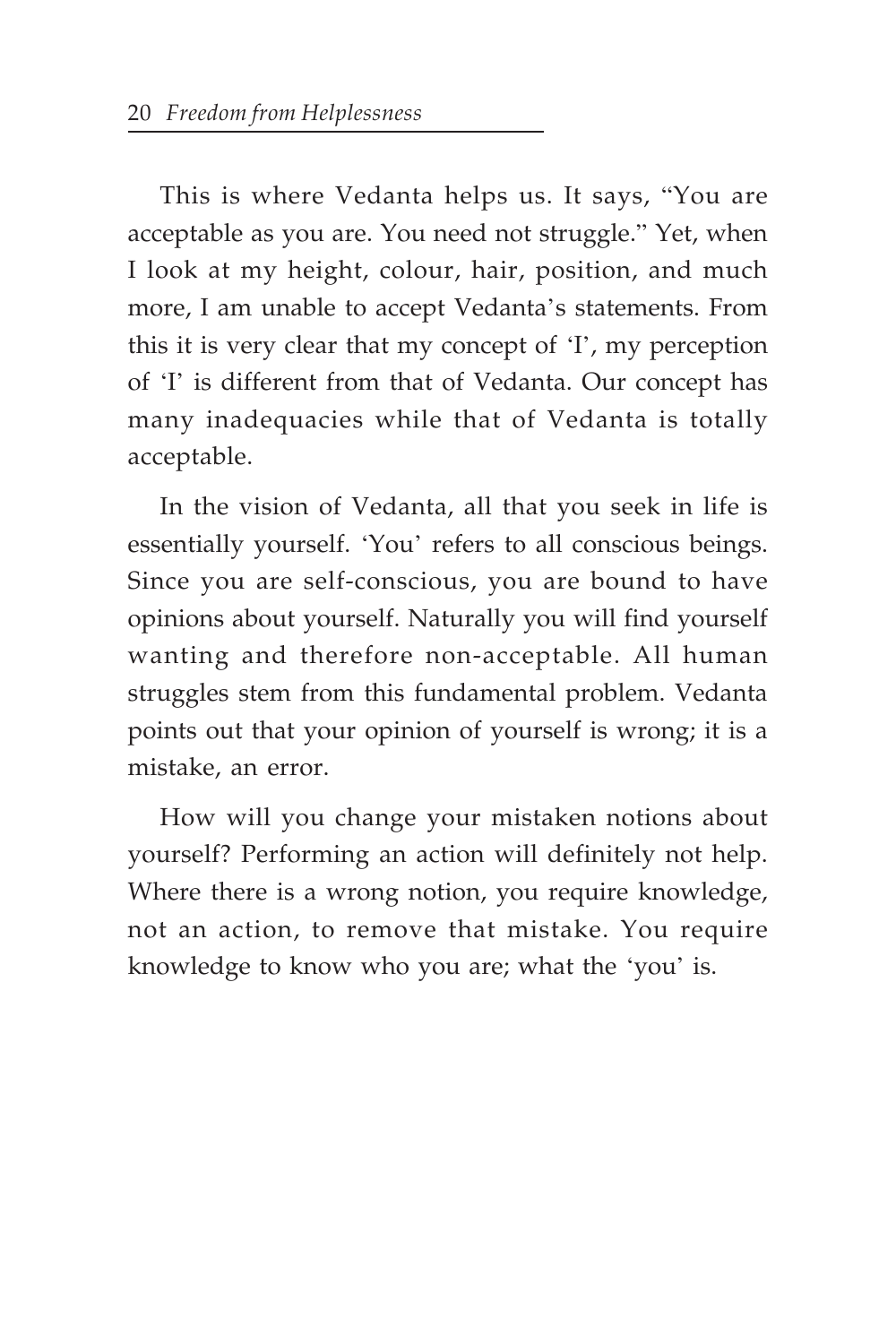# $T_{\text{ALK}}$  - 3 VEDANTA TEACHES 'YOU ARE FREE'

In life, there are basically three universal pursuits that every person seeks. One is that we cannot accept death. Everyone wants to live; no one wants to die. Every living creature struggles to live. The survival instinct is inborn, innate to all living beings. We don't want to die now, because 'now I am alive.' The next moment it is the same, 'now I am alive.' It is 'now' all the way. Everybody wants to buy one more day from time. We cannot accept selfdecimation, because as living beings, we want to be. Even though we are mortals, we want to live that one day more. The love for life is universal, in all life forms, be it mosquitoes, cockroaches, animals and so on. Observe a mosquito and you will realise how it struggles to live. It has enough intelligence to survive. It is amazing how every creature struggles to live.

The flip side of this love for life is the fear that we may die any moment. We anticipate death in every corner, in every situation. The fear of death is implied in the survival instinct. It is called survival because it involves fear.

The second equally powerful desire you will understand if you analyse a few cases of suicide. Despite the love for life, a person has committed suicide. The reason is sorrow. Sorrow can be personal tragedies, financial losses, loss of reputation, in short anything that causes pain.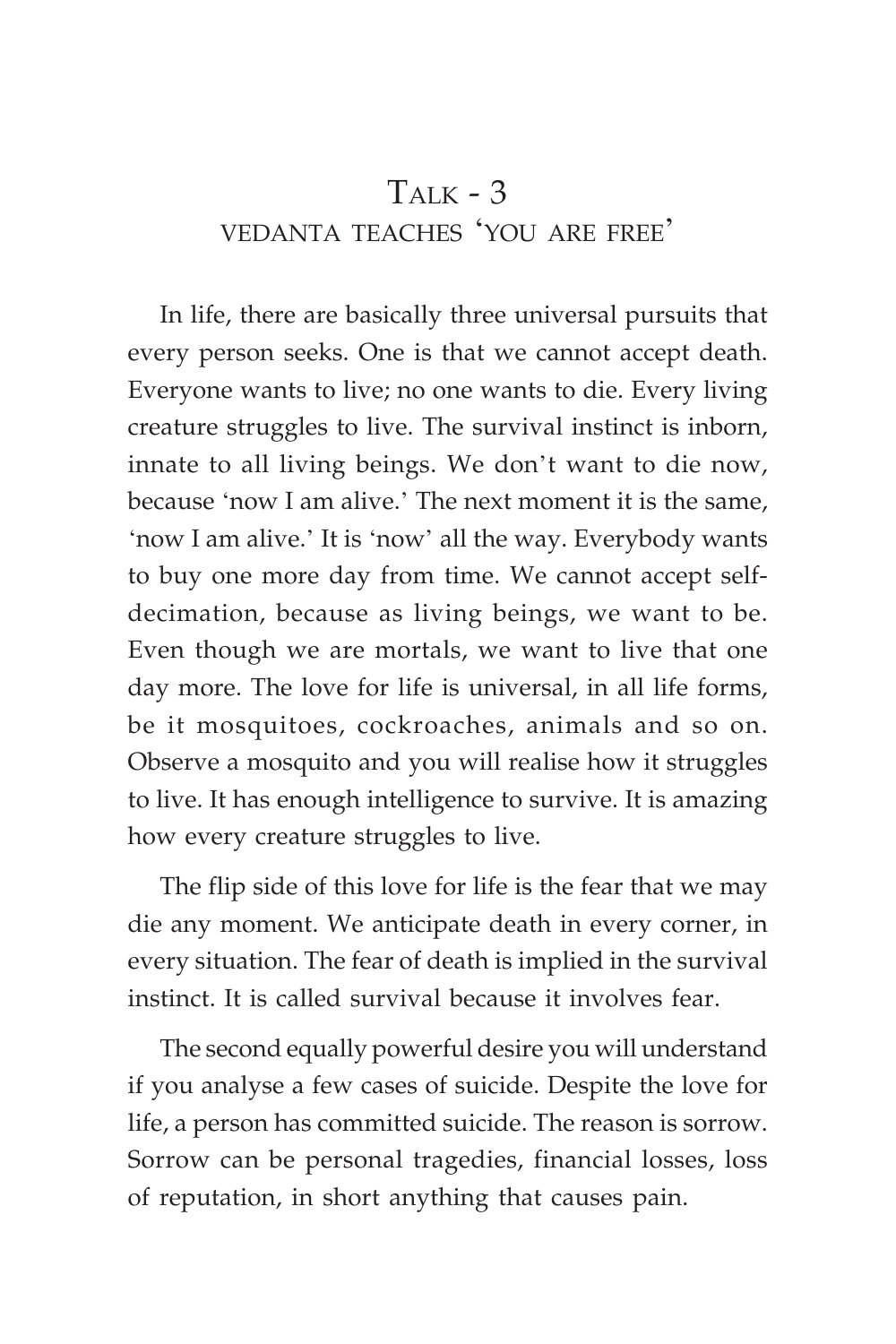A person wanted to commit suicide. I asked the reason. He said, "Swamiji I have lost a million dollar and I am bankrupt.. "Is your life worth just a million dollars?" "Everything has gone Swamiji, my life is not worth living." "Okay, I will arrange an interest free loan. You can repay it when you can". Disbelief is written all over his face. "Really, Swamiji? Really?" "Yes." "Oh, thank you, Swamiji. Thank you." He folded his hands to say namaste and the pills dropped out of his hands. The man wanted to live. Yet, he contemplated suicide. The reason is that for him a life without money is unbearable. It is unfortunate that he thought so. A therapist could have helped him. Earlier he had money, but he was not happy even then. His thinking was that money did not make him happy, but the absence of money will definitely make him unhappy. From this we understand that the love to live and to live happily is universal.

The third universal urge, as a human being, is the incapacity to accept ignorance. You cannot tolerate ignorance. It is not a problem, however, as long as you do not know that you do not know. If you know that you do not know, you will want to know. That is why you read every kind of magazine, from Discover to the local gossip issues; you need to know what is happening around you. A person tells another, "I have an important secret to tell you. You must not tell anybody."

"Okay, sure. I won't. What is it?"

"It's already late now. I will tell you in the morning."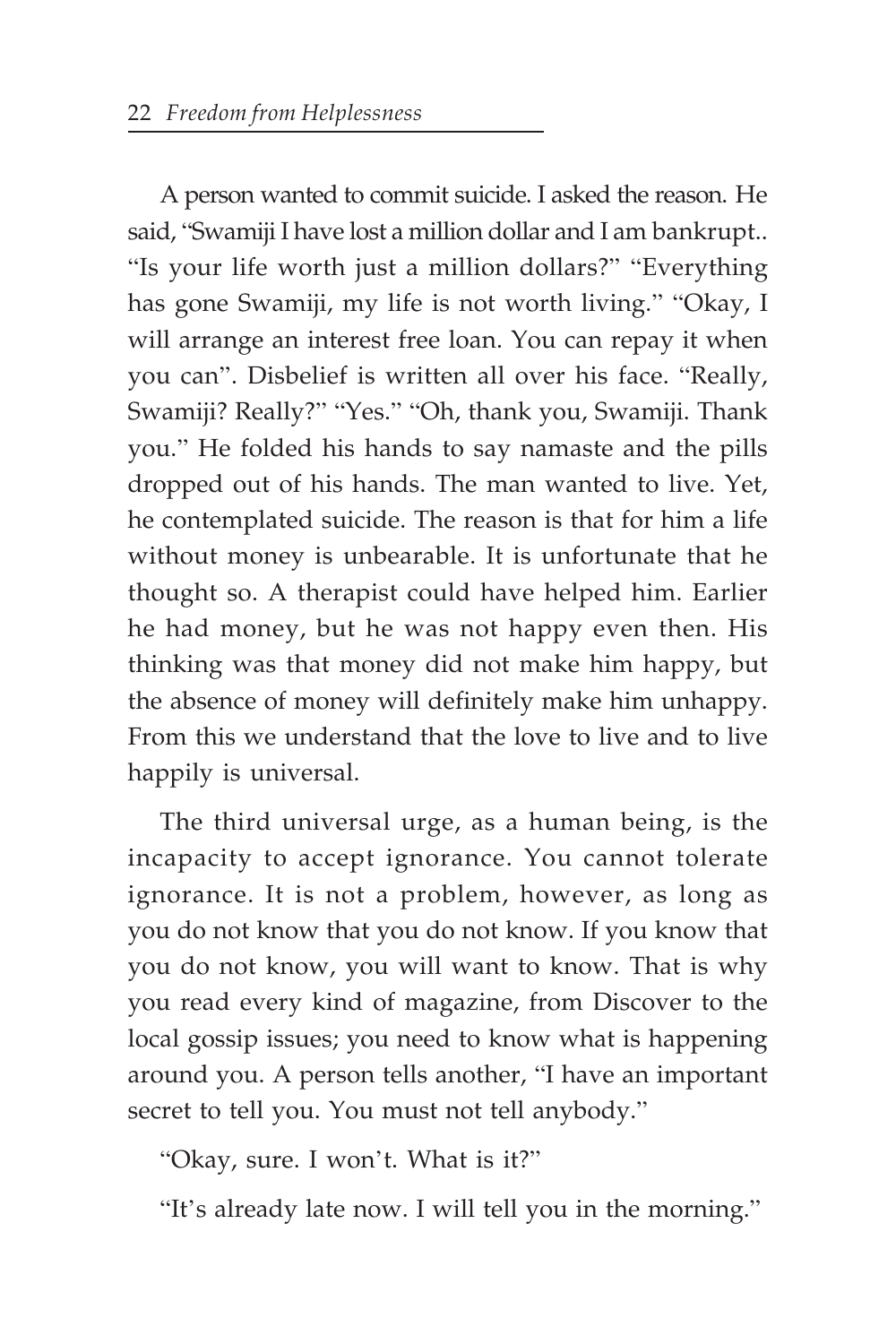The other friend pestered him, cajoled him but he said, "Look, it is a long story. If I begin, it will go on for some time. It is already late. I will tell you tomorrow."

The curiosity of the other person is aroused, and probably the whole night the person would keep awake figuring out what the secret might be. It is because if you know that you do not know, you will make all efforts to know. You cannot stand ignorance.

When you analyse your day-to-day activities, you find that all your pursuits are based on these three. It is common to all human beings. You want to live, live happily and healthily and live being more informed. Your activities are aimed at keeping you alive, comfortable and happy and keeping you informed. There is no fourth pursuit. Every pursuit can be included under these three. The conclusion behind the pursuits are that you are mortal, unhappy, ignorant, therefore an individual with all the inadequacies.

Vedanta now enters and negates your conclusions. It says that your notions of yourself are wrong. It also says that you have to correct the error centred on the self, the 'you', because the 'you' has no problem. It is immortal, happiness and knowledge. Changing this 'you' is meaningless.

If you are basically a mortal, how can you free yourself from mortality? In the process of freeing yourself from mortality, you will prove your mortality, no matter which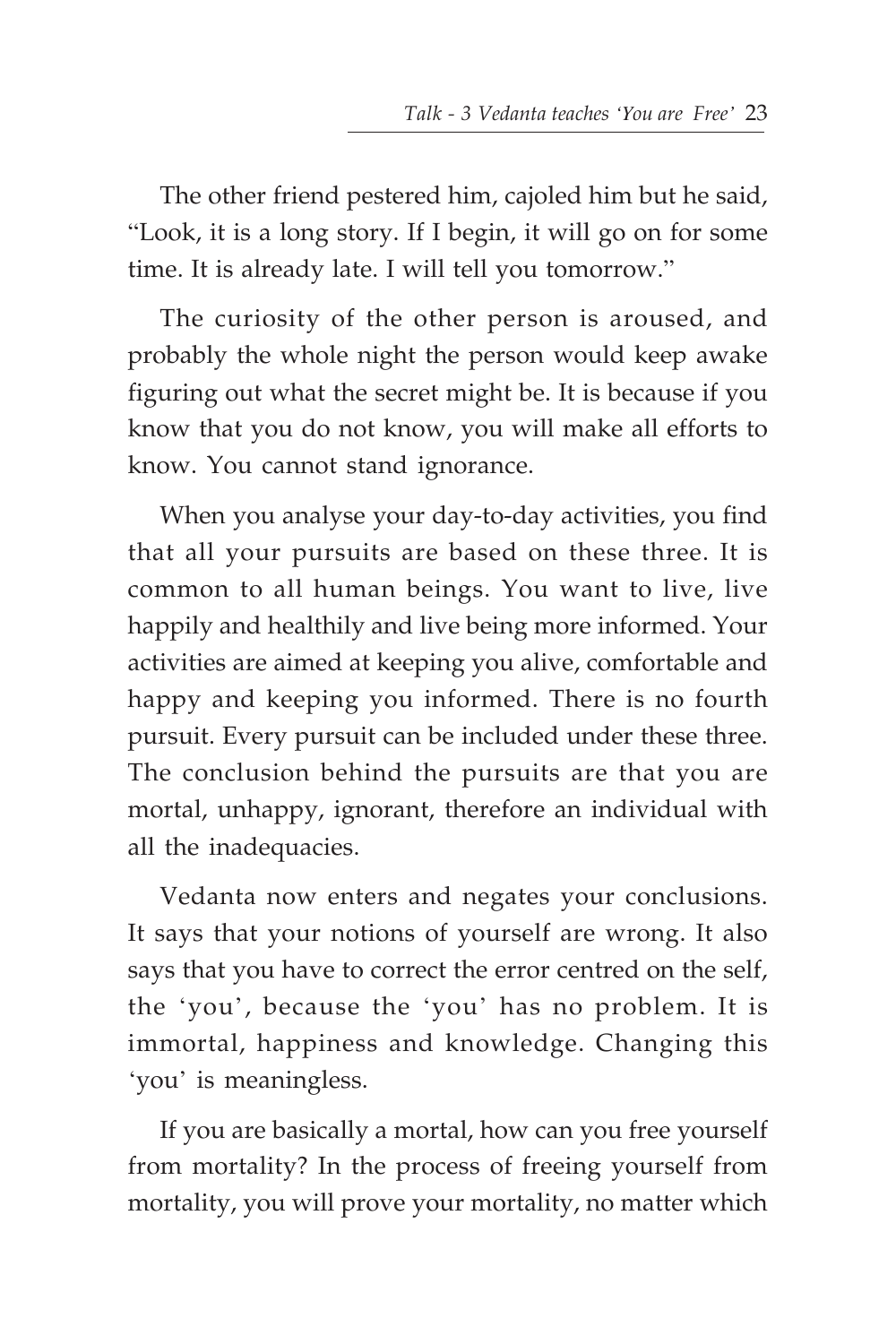branch of medicine you patronise, be it allopathic, homeopathy or naturopathy. You have my sympathy. There is no question of getting rid of your mortality. If you are truly a mortal, you cannot change it.

If you feel that you are unhappy and inadequate, it is understandable because it is born of your own notion about yourself. If you identify yourself with the physical body, definitely you are inadequate. Similarly, if it is the mind, it has its limitations. Your perceptive powers, intelligence, memory, they are all limited. Your emotions are always limited. You cannot be cheerful with all these limitations.

If you identify yourself with your body-mind-sense complex, you will see yourself only as a limited person. An addition to or a removal from this complex is not going to make you complete and acceptable. A broomstick remains a broomstick even if you decorate it with ornaments. Mathematically speaking, a finite number despite any addition will not become infinity. If you add one plus a billion, zillion or trillion, it will remain a finite number. If you are a limited being, you will remain so, no matter what you do to yourself. You are a limited being plus a house; a limited being plus a swimming pool attached to the house; a limited being plus a boat attached to your car; a limited being plus a family and so on.

A life of constant becoming is not going to help me. If the problem is real, then becoming someone else cannot help because basically I am a mortal, unhappy,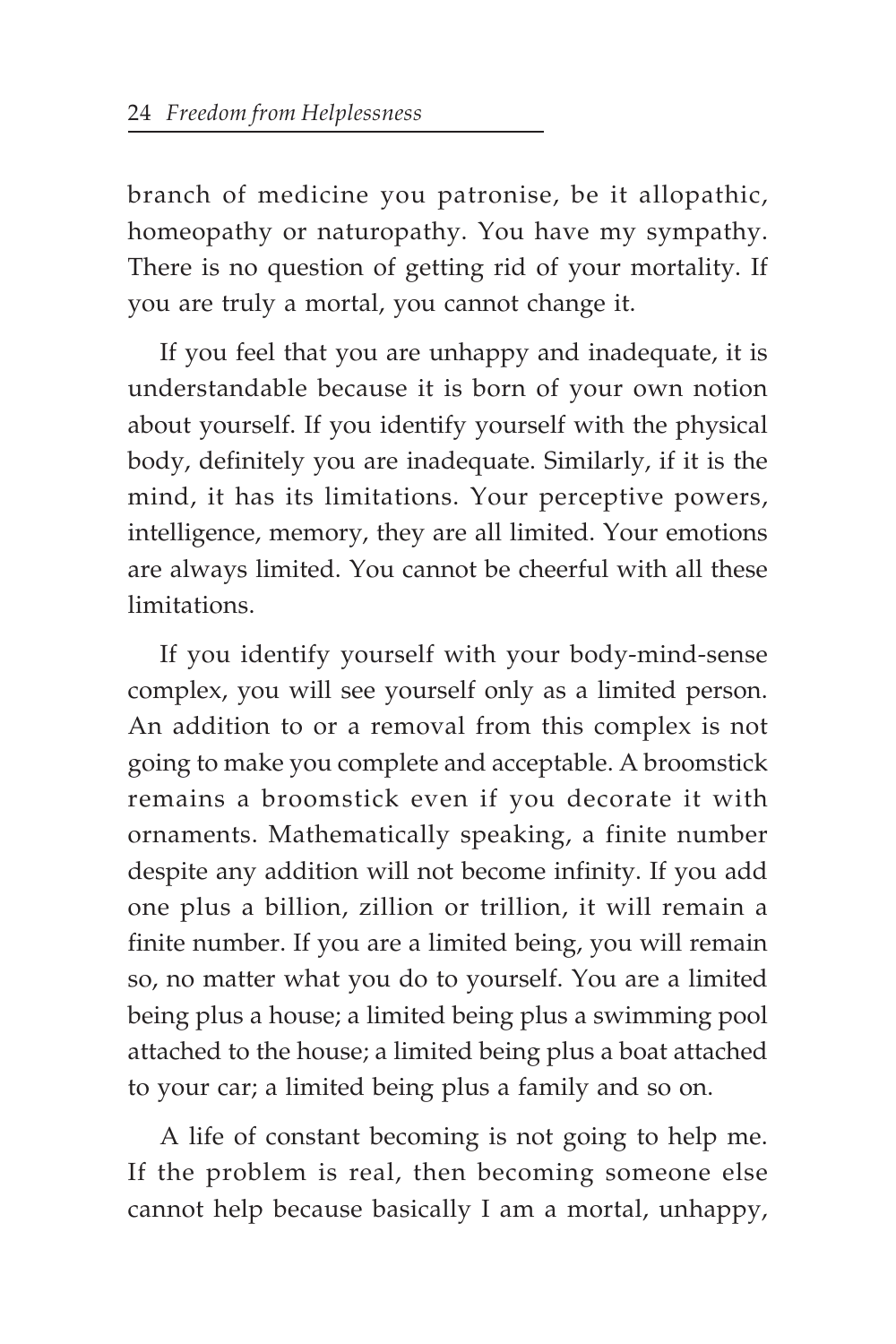inadequate, and ignorant and the situation is not going to improve, no matter what I do. The more knowledge I gather, the more I realise how much remains to be known. More knowledge reveals newer areas of ignorance. It is a humbling experience. Thus, I always find I am limited in knowledge. My ignorance remains. Consequently, so does my insecurity.

One day, a person thought he would become a Buddha. He decided to renounce everything. First he gave up the boat, next his family. His house and half his wealth went to his wife. The other half he gave away to charity. The car he donated to the monastery. Then, he joined the monastery as a novice. He had given away everything, although he was not yet a monk. Previously, he was a limited being with a lot of property. Now he was a limited being without the property. Earlier, he had not begged for his food, he was begging for happiness. Now he is begging for both happiness and food. It is obvious that acquiring things or giving them away does not improve one's self-image. The basic helplessness continues. Without resolving the original problem centred on oneself, things do not change for the better. No matter what a person does or does not, his or her helplessness remains. To be permanently free from the sense of lack, to understand that one is essentially complete and whole in terms of knowledge, time, fullness, is to realise that one's self-image is due to a mistaken notion of oneself. It requires Vedanta.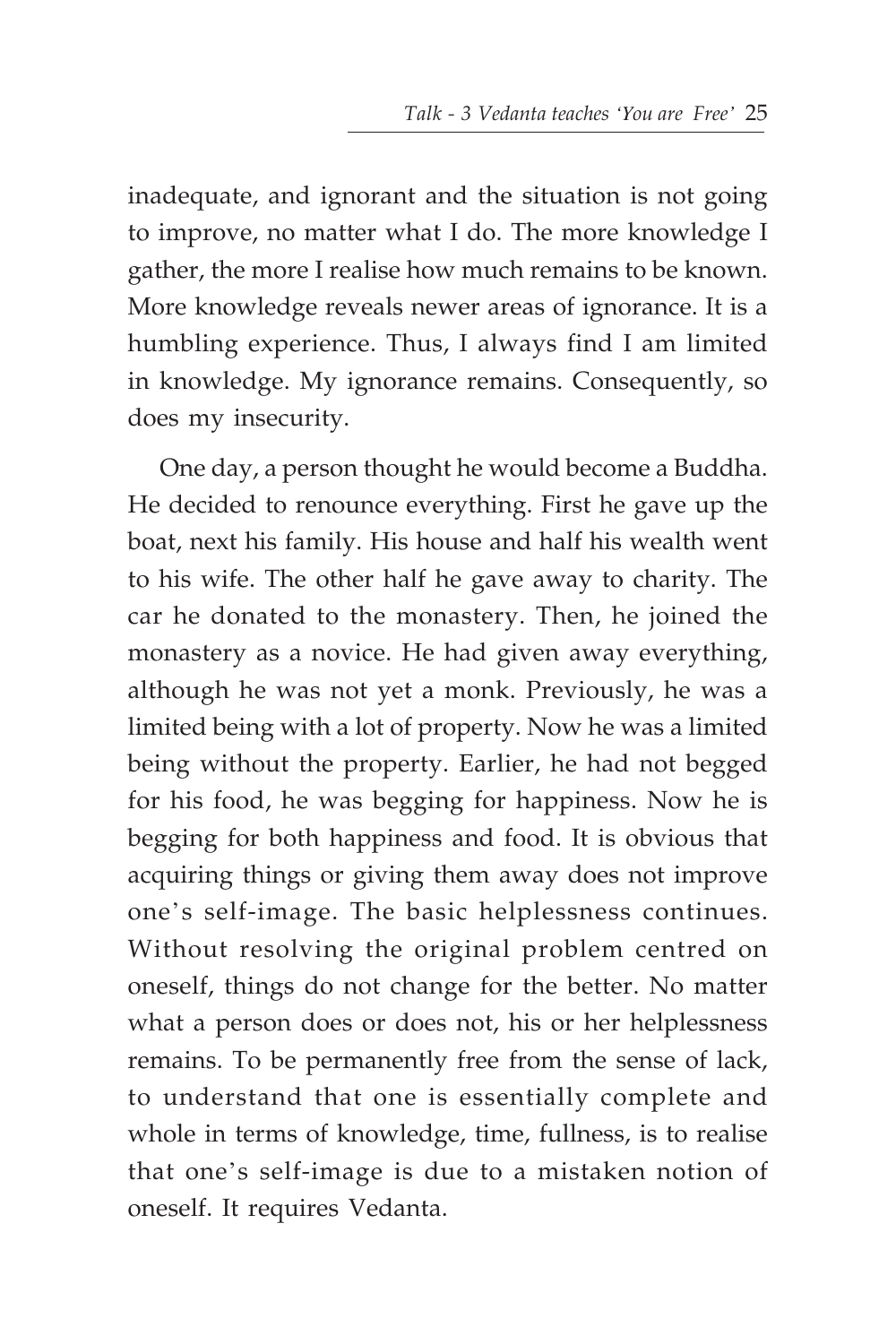To correct the mistaken notion of oneself is the only way to resolve the problem of lack. If the problem is centred on the 'being', then the person has to realise that his or her notions are born of error. Vedanta helps one to realise literally 'the error of one's ways of thinking. If the problem rises due to an error, then the solution lies in correcting that error. There is no other solution. Vedanta says that due to error you think you are limited; that you are mortal, unhappy and ignorant. Vedanta also provides the solution; it says that you have to know who you are, who the basic 'self' is.

Vedanta addresses this self, this being. When you are happy, at that moment the 'being' that is available is you. This has to be understood well. This means we have to pursue knowledge. The knowledge makes you see that whatever you have, including the body-mindsense complex as a luxury. Modern civilisation is all about converting more luxuries into necessities, starting from a simple pair of shoes on to fancy cars and yachts. It would mean that the more civilised you are, more necessities you have. I am not judging or denigrating a lifestyle. I am merely analysing, inquiring into the problem of a human being today.

If the vision of Vedanta helps me understand that I am essentially free from being a mortal, unhappy and ignorant, it means that basically I am a free person with reference to the original problem. Once I see myself as a free person, my whole life transforms into a joyous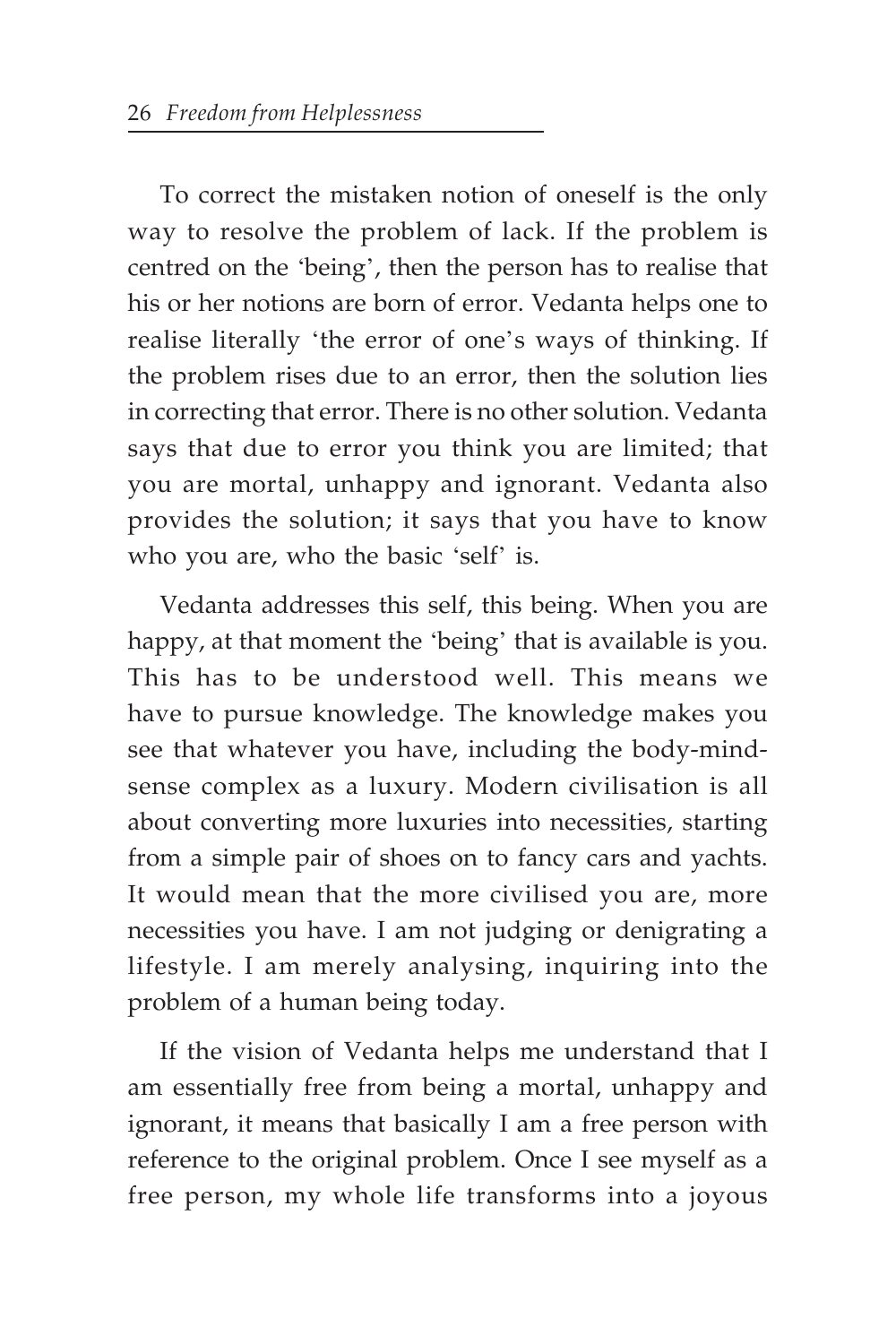adventure. I enjoy the limited mind, the limited body and the limited senses including the time bound world that I face. When I see myself as free, the power to desire, to know, to explore, and discover, I can luxuriate in these powers granted to me, the basic free being. The understanding releases my powers, enabling me to reach out to a continually widening circle. I can work towards any goal that I set for myself without pressure, without anxiety. If, however, I am basically a wanting person, these same powers become necessities and however many I may have or acquire, I will not be content. Every person, without this knowledge, therefore becomes a grabber. With this knowledge, I find that I am free, free to reach out and give of my time, effort, of myself. This freedom is moksa.

There are certain possibilities for Vedanta to be the solution to the fundamental problem. The struggle to be different is not cultivated or deliberate; it is natural. If it is natural, it presupposes a solution. Another basis for Vedanta being the solution is that occasionally, I find I am acceptable to myself, when I am able to smile or laugh. I laugh not because I have achieved or fulfilled some long drawn desire, but because something captured my imagination. Whenever I laugh I am free from the notions of myself. It is possible that my notions could be wrong. It is this possibility that provides the basis for the discussion on the fundamental human problem. Vedanta corroborates this possibility.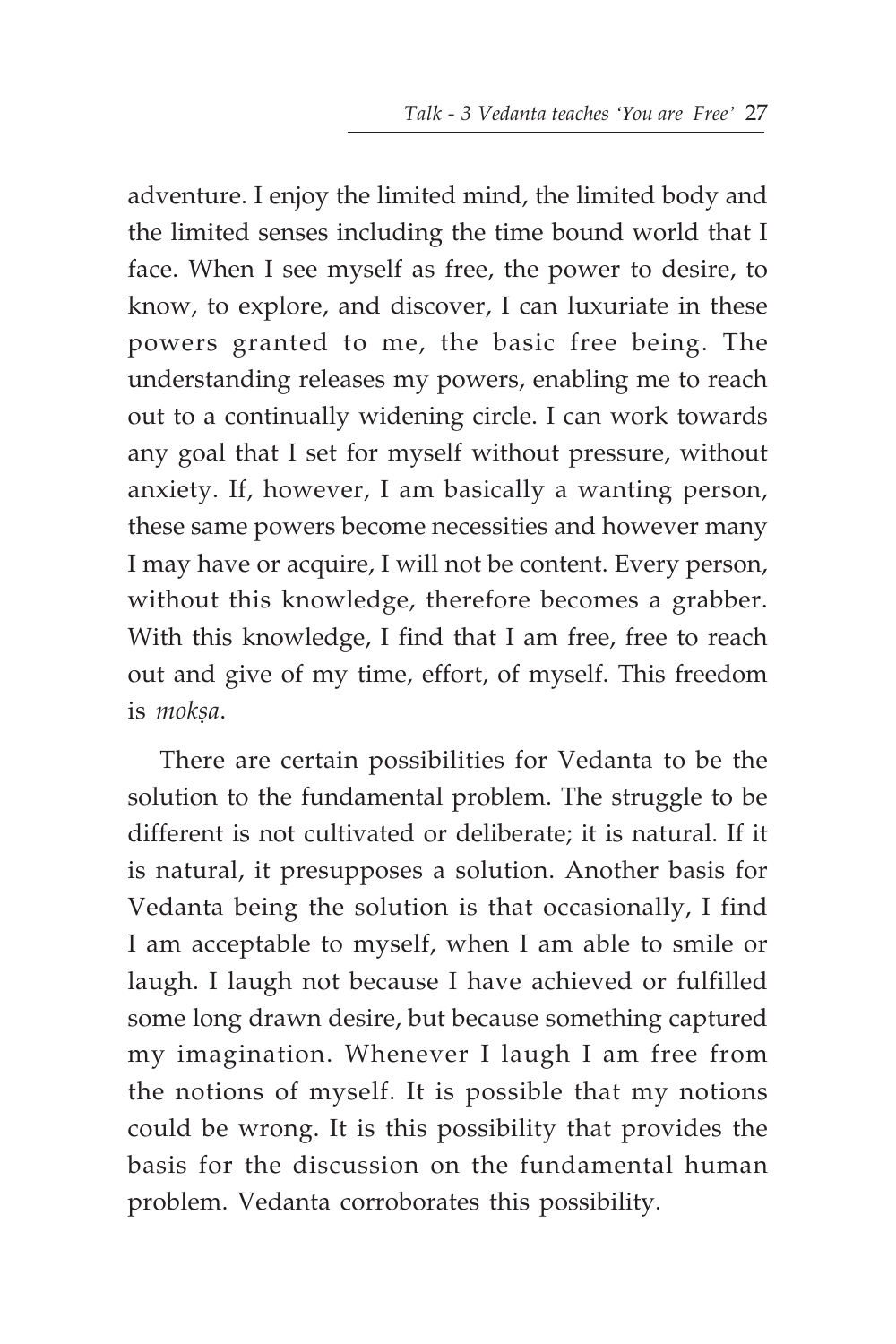I am born free from notions because I am born ignorant. I am unaware of my gender, parents, and situation, of everything. I am ignorant of what I am and what I am not, a two-fold ignorance. What I am not is the world and what I am is myself. Later, using my mind and senses I came to know about the world. I built upon this knowledge, thereby knowing more and more about the world, but I did not think to know about myself. To me, I was only this body and mind and I did not care to inquire further. I continued with my self-ignorance; it did not interfere with my various other pursuits, education, profession, and so on. It means that I could be selfignorant and yet be a very well informed person.

If you analyse your pursuit of knowledge, you will find that it is knowledge of what you are not. What you are, you do not care to look into. You think you know who you are until you discover pain. You do not know the reason and you are perplexed. In a similar situation, you find someone else not reacting in the same manner. You decide then that yours is an over reaction. The fact is that there is no over reaction; there is only reaction. It is due to your background.

Pain induces me to take a closer look at myself. Is this who I am? Is there something wrong with me? What is wrong with me? My next step is to seek help from a therapist, to know about myself. It is knowledge of myself, my psychological self. The therapist, at best, validates my feelings. Psychology has no total solution.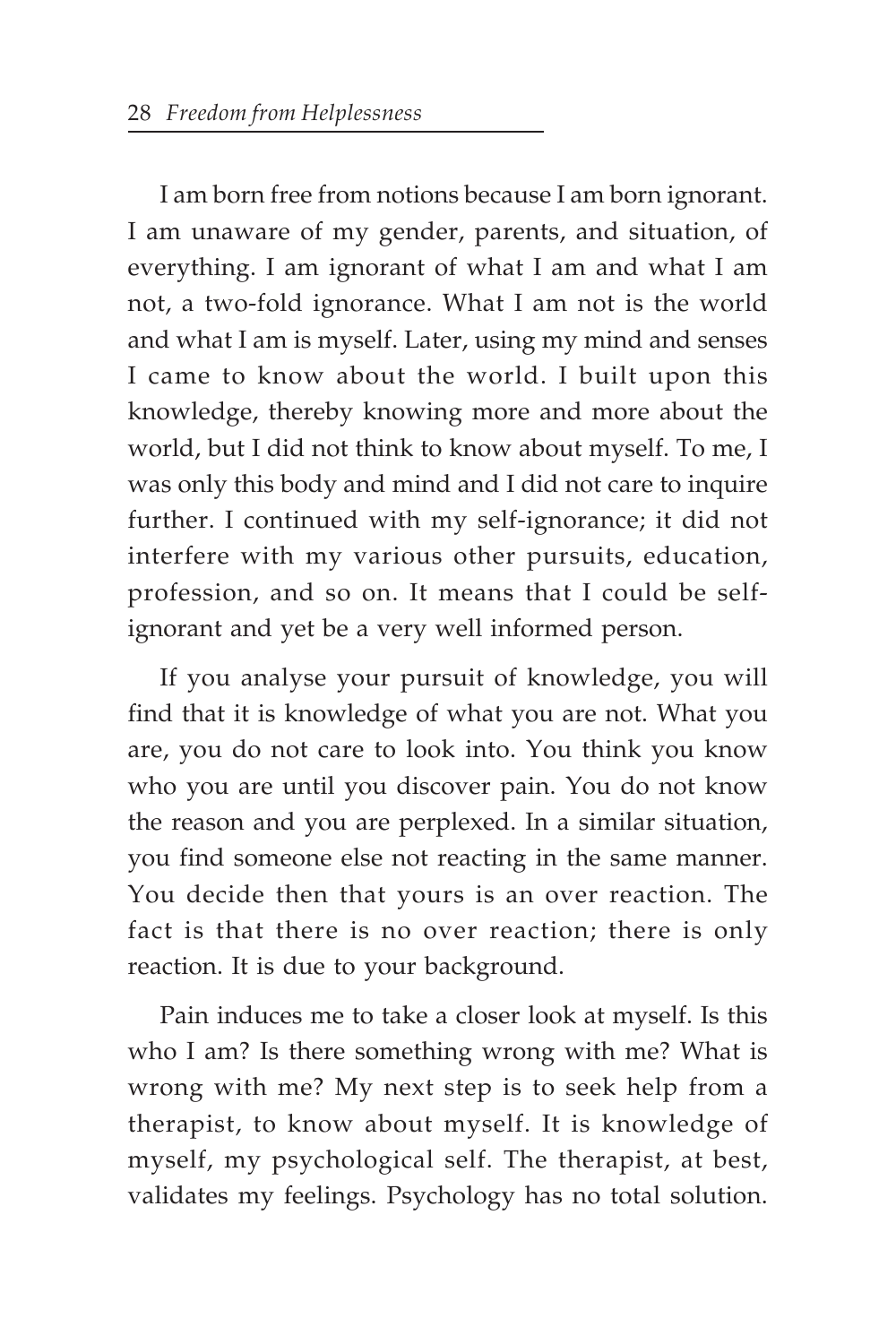It can give me an insight about the emotional self because of the pain that I experience. It relieves my pain for the time being by shifting my problem from myself to a cause outside me. However, I still have to live with my limitations and myself. Psychology cannot solve the basic problem of inadequacy.

If I choose to turn to religion to solve my problem, a theologian will tell me that I have a fundamental guilt since I am born of original sin. Earlier, I thought I was guilty of something I had done or did not do, but now I am branded for something I never knew existed. The religious priest does not eliminate my guilt; instead he creates another for no fault of mine. It is a problem to discuss or argue with theologians because every argument leads to another belief. It borders on fundamentalism. Their arguments would run along similar lines.

"These are the words of truth."

"How do you say these are true?"

"Because the book says so."

"Whose book is that?"

"Oh! This is the book of God."

"How do you know that it is the book of God?"

"This is what we are told."

I am not criticising them. I want you to understand the concept behind the original sin. Once you accept the concept, it follows that you are a mortal. There is no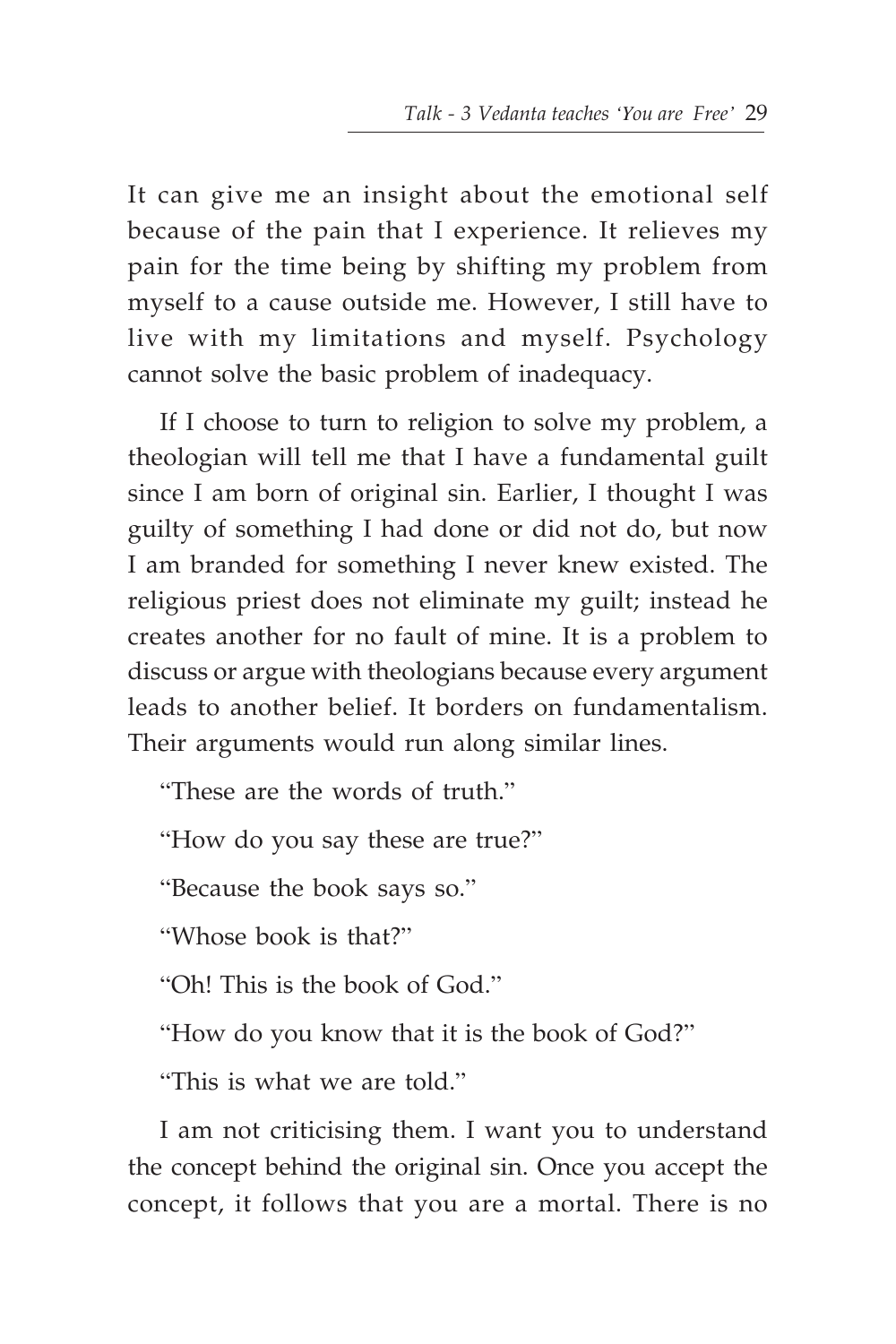getting away from mortality. If you want to be other than mortal, you have to have an immaculate birth. There is a fundamental problem in the theologies. They cannot help me resolve the problems of my self-image. Neither therapists nor theologians can help me solve my sense of inadequacy.

Alternatively, why can we not assume that perhaps Vedanta may be right? Besides, there is no other solution available to me. People may think that Vedanta is yet another philosophy, a school of thought. It is not and the reason is that Vedanta is not a speculation. It is a means of knowledge. You have to understand this very clearly.

The problem of our sense of inadequacy is epistemological. We have a wrong notion of our self, which is not available for observation and correction, since I am the one who observes. How am I to objectify myself unless I ride on my own shoulders? I cannot turn myself into both subject and object at the same time. Epistemologically, it is not possible. I need a means of knowledge that is external to me. Vedanta is such a means available to me. It is not a means because I believe it to be one. Vedanta declares itself to be a means of knowledge. Its subject matter is not a non-verifiable belief. Its subject matter is myself. I can therefore study and verify if its statements are true or not. A means of knowledge plays this role. Its validity is the very means itself. For example, how do you know that your eyes see without your using your eyes? My eyes are their own proof.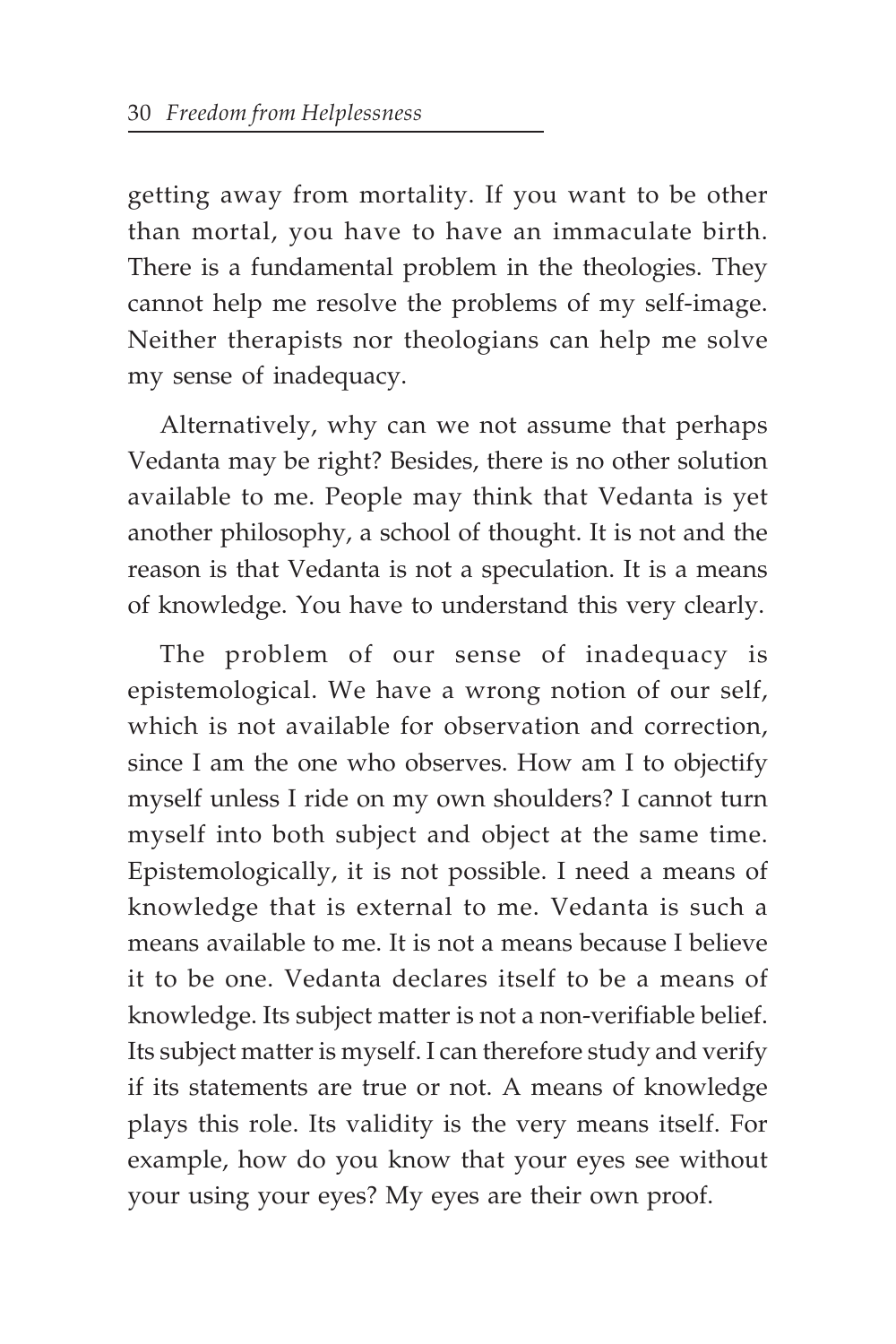There was a man who was born blind. He never had a hope that he would have sight until someone saw this new procedure that will help him give his sight. Some good samaritans put him in touch with a renowned surgeon who operated on him. A few days later the surgeon asked him to open his eyes and see. The patient refused. "Doctor, promise me that I can see. Only then will I open my eyes. I cannot bear to be disappointed." What can the surgeon do? At best he can pin the man down and force his eyes open. The patient's exclamations reveal that he has sight. It is obvious that the means of knowledge is a proof in itself.

Vedanta, as I said earlier, is a means of knowledge. It is not taught to the general public because it is not philosophy. It is also not another academic subject. In our tradition, what we study is a value; it is life. Vedanta is not a speculative concept because it addresses me. Just as a psychologist addresses me, my mind, Vedanta goes one step further and addresses the basic person that I am. Although there is speculation in psychology, a psychologist is not a speculative person. So too in Vedanta, the Vedantin does not consider himself to be a philosopher. Vedanta deals with reality, with truth. Since it discusses the question of reality, it is taken to be philosophy. Vedanta, however, is much more than philosophy; it goes one step further.

What is the teaching of Vedanta? It says that broadly, there are only two categories in the world. It is only a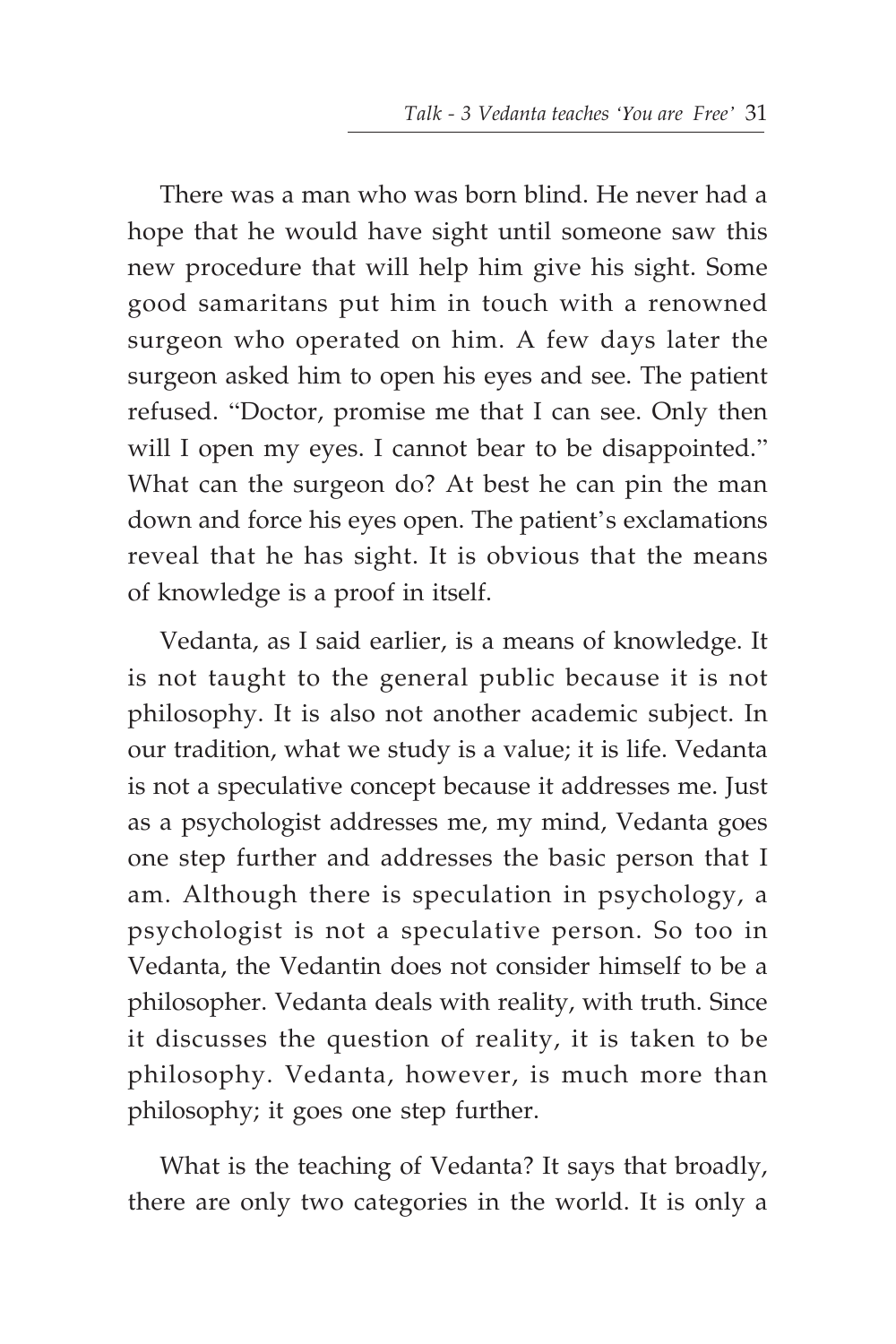starting point; later, we will see, that Vedanta swallows the second, leaving behind just one. We can argue that there are a million varieties of objects in this world. How can we state that there are only two? Vedanta stands firm in its statements. There are only two, one is 'you' and the other is 'everything else.' The 'you' is the meaning of the word 'I' the first person singular and everything else is 'not-I'. In Sanskrit the 'I' is *aham*, the *ätman*, and the 'not-I' is *idam*, the *anätman*. Can you state this fact in any other way? You cannot improve upon this statement.

The 'I' is the one who confronts and the 'not-I' is what I confront. The 'not-I' includes heaven, if there is one. Therefore, everything else known and unknown to me is 'not-I'. If God is another person sitting in heaven, then God also becomes 'not-I'. Thus there are two things, 'I' and 'not-I'. This is a fact, which means it cannot be disproved.

Let us inquire into the 'I' and the 'not-I'. Where do we draw a line between the two? The line cannot be drawn outside your body. If that be so, then any thing or person, however close or dear to you they may be, cannot be taken as yourself. You can say, 'This is mine'. You can also say, 'This is something without which I cannot live.' However, you cannot take them as yourself.

Let us call 'not-I' as 'this'. 'This' cannot be 'I', certainly, and 'I' cannot be 'this' either, because I can look, observe 'this'. The stars, the sun, the moon, the earth, other planets, all of them are objects of my knowledge.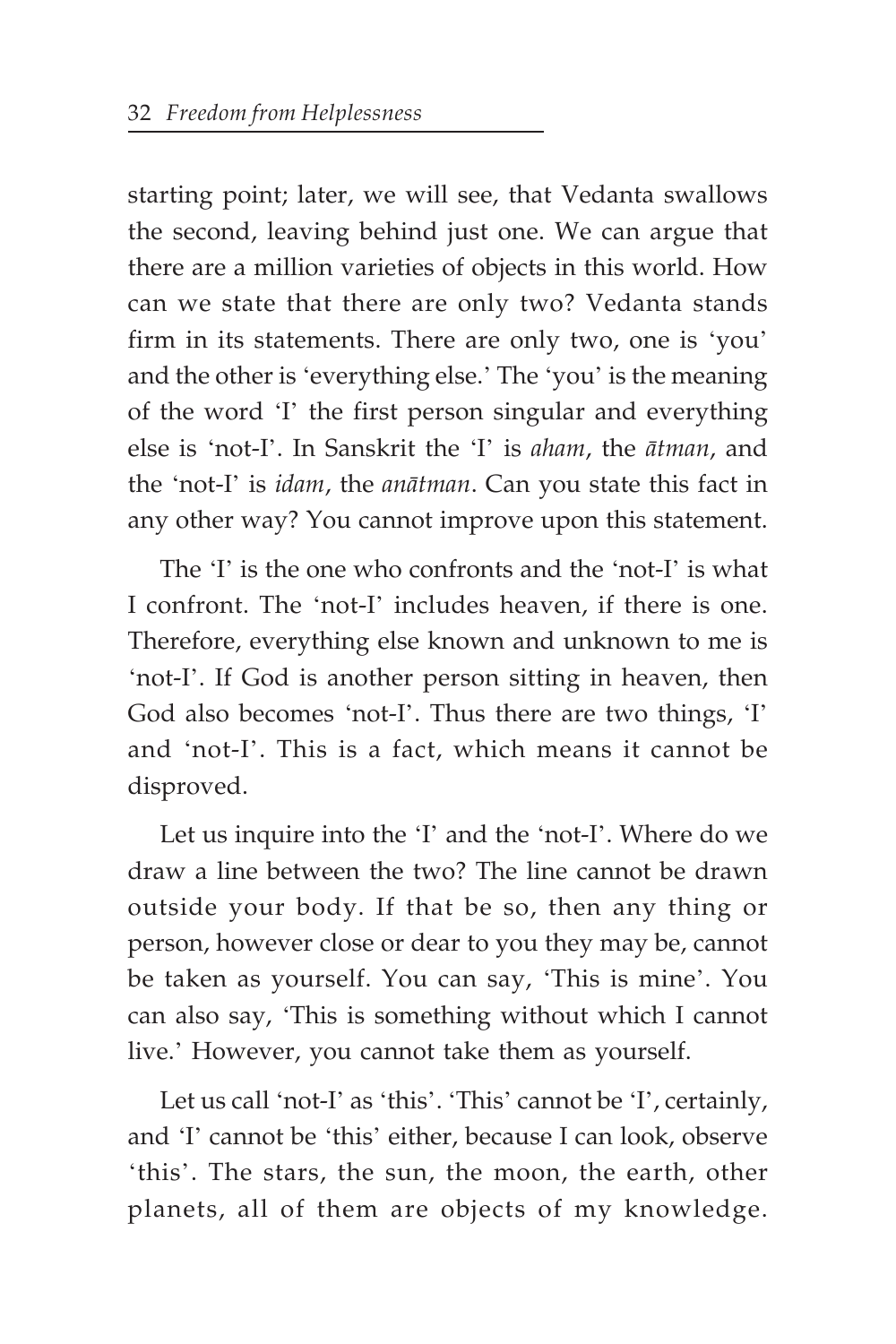My house, my parents and other people are objects of my knowledge. All of them come under 'this'. They are not objects of the 'I' sense; they are objects of 'my' sense. Vedanta says that the world that you see is a *ksetra*, a field of experience; it is 'this', 'not-I'. Your body also is 'this'.

It looks as though the 'I' sense abides in the physical body. The 'I' is identified with the body, which means the body's attributes are the person. I am tall, fat, dark or fair. If the body is wanting in certain aspects, we try to compensate the lack. In fact, we do this everyday. Just as we put in a lot of effort to maintain our car, we spend a lot of time, money and effort in keeping ourselves in shape, physically and mentally. Once we take the body to be us, we suffer its limitations; and they are endless.

 Vedanta, however, considers the body as a part of the world. This is not difficult to understand because what you see is different from you. You see a tree; it is different from you. It is the same with your physical body. If you do not see your body, if you do not know it, it will not be an object of your knowledge. Further, you cannot use your body. The fact that you use your body proves that you know it. You are painfully aware of your various ailments. No one else can know your pain, not even your doctor.

If you can know your physical body and its conditions, who are you? You cannot point to your body as you, since you are looking at the body. Moreover, you are not only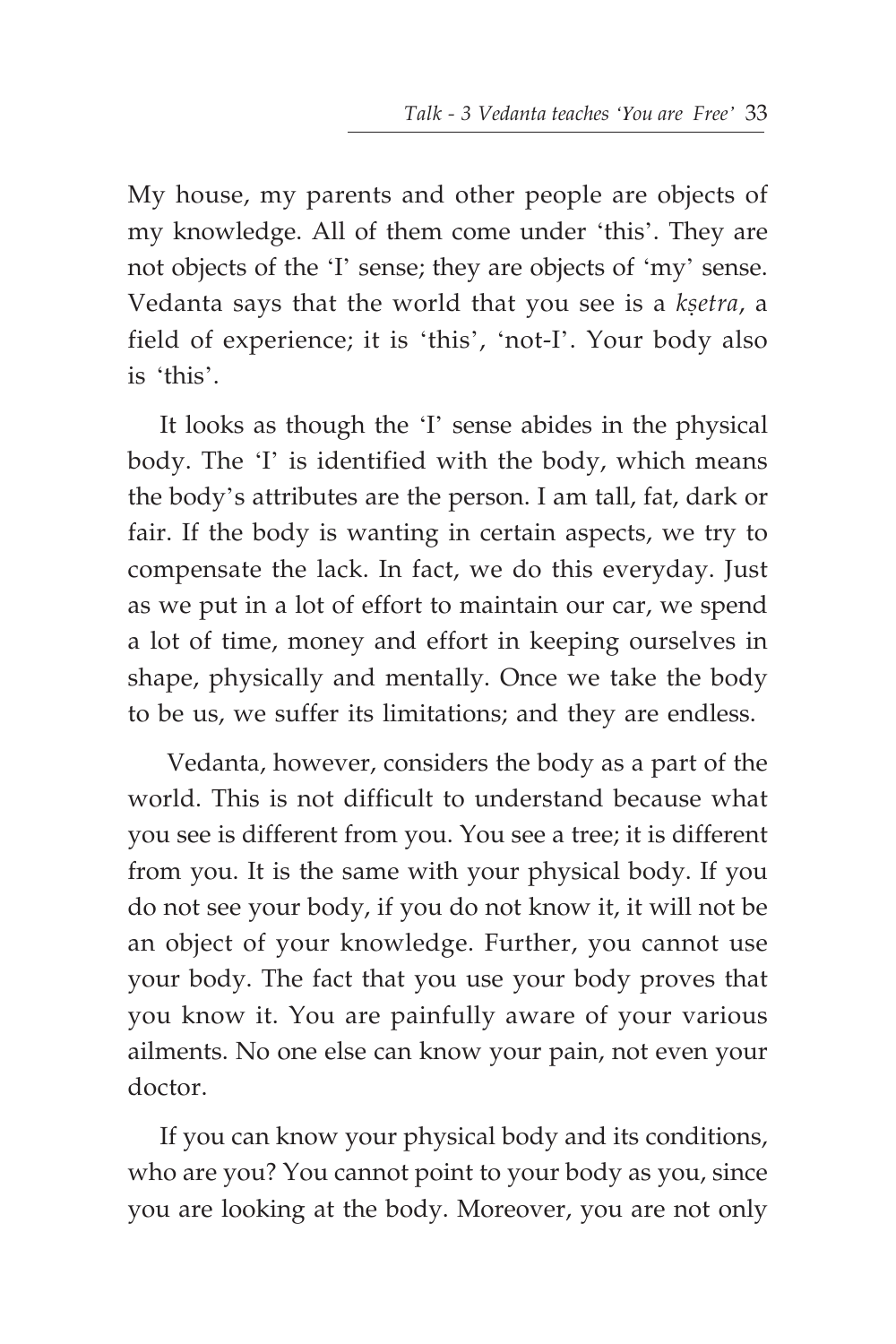looking at your body; you look at other bodies also. If you are able look at my body, from my point of view, I can look at your body. Your world includes my body and mine includes yours. Yet, both of us exclude our respective bodies from the world. This is something only a human being can accomplish. Every one of us looks at our body as an object. Despite that we continue to say, 'This is I'. It is truly a great wonder, the mystery of humankind.

You are intimately connected to your body. It is similar to your identifying your house or family as yours. You have many houses and you point to one particular house as, "This is my house." There are many people and you point to one as, "This is my father." There are many bodies and you point to one as, "This is my body." You have a special relationship with your body. Vedanta enquires into the truth regarding this relationship.

Vedanta asks you to take a step further into your enquiry. It is true that you have a special relationship with your body. However, when you point to a person as 'my father', he is not you. Similarly, when you point to your body as 'my body', it does not become you. You can extend the logic to your mind and senses. You cannot say, 'I am the sense,' or 'I am the mind.' Even when you say, 'I am blind,' you are not blind to your blindness.

Moving to the mind, it is also subject to my objectification. If a given thought is 'I', I must be vanishing every moment since that is the nature of thought. As thoughts go, so must I. The truth is, however, I am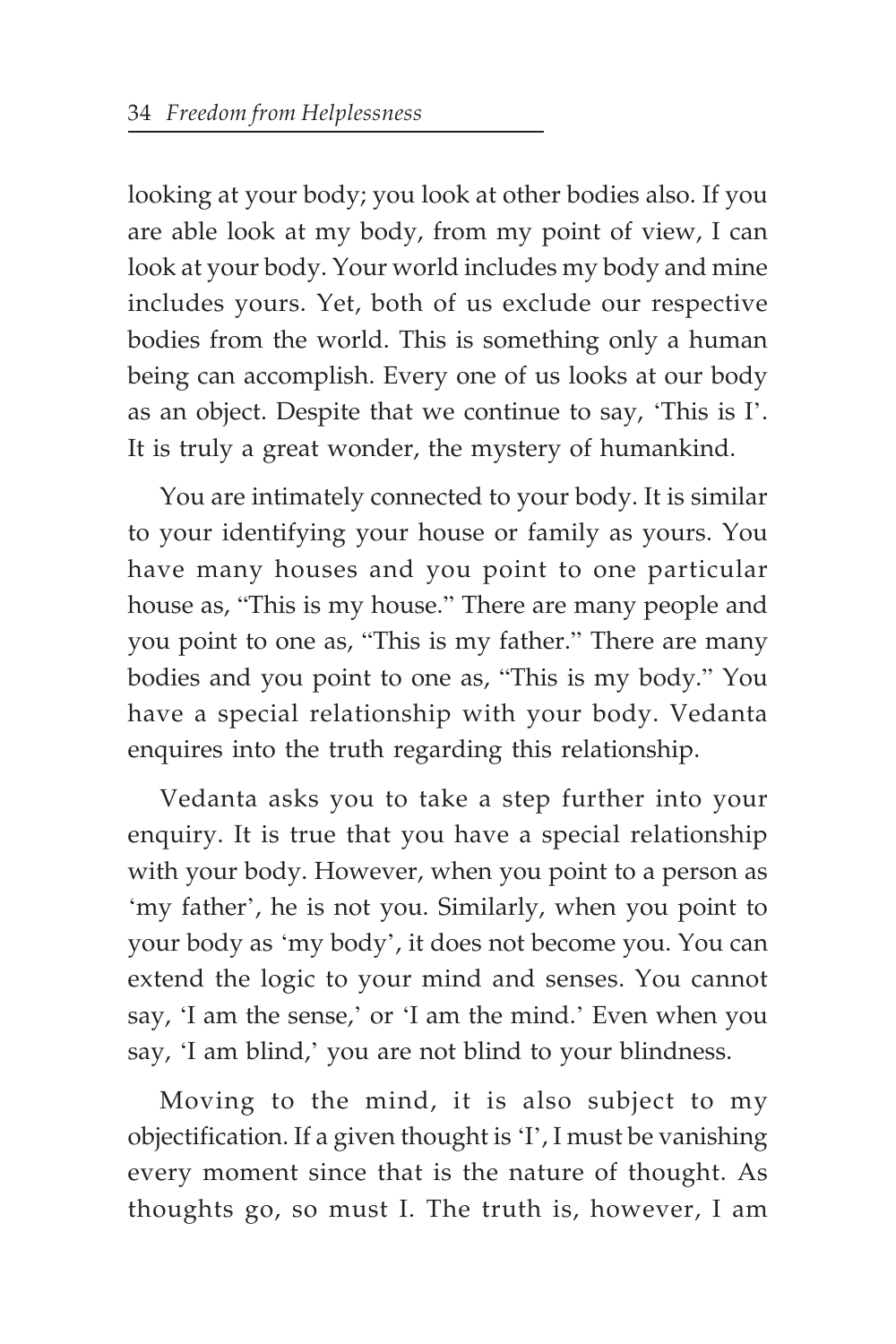someone who is aware of my mind. I can observe my mind. It is this awareness that makes me turn to a therapist to help me analyse and understand my thinking, my problems. When I am agitated, I cannot think clearly. I consult a therapist who is supposed to know. Since I am aware of the state of my mind and another person can understand how my mind works from my behaviour and so on, the mind is an object. I cannot say that I am the mind.

I am neither the body nor the mind. It means that I am not the memory either. My self-image, self-judgement is memory based, which means that I existed before the memory. Memory is something that I cannot deliberately erase; it is indelible. It is a faculty, a software, that helps me transact life, at the same time, it is also the basis for my self-judgement. I cannot say that I am sad or I am hurt or I am guilty without memory. In fact, I remember every hurt and pain very clearly unless it is buried in my unconscious. Often, it looks as though, these are very dear to me and I loath to give them up. The persistence of memory is fuelled by pain more than any other emotion. All of this proves that memory is gathered in time and that I am conscious of memory. I can recall memory, which means that I can observe my memory. However, I am not memory.

In terms of knowledge, I cannot say that I am knowledge or I am ignorance. I am very well aware of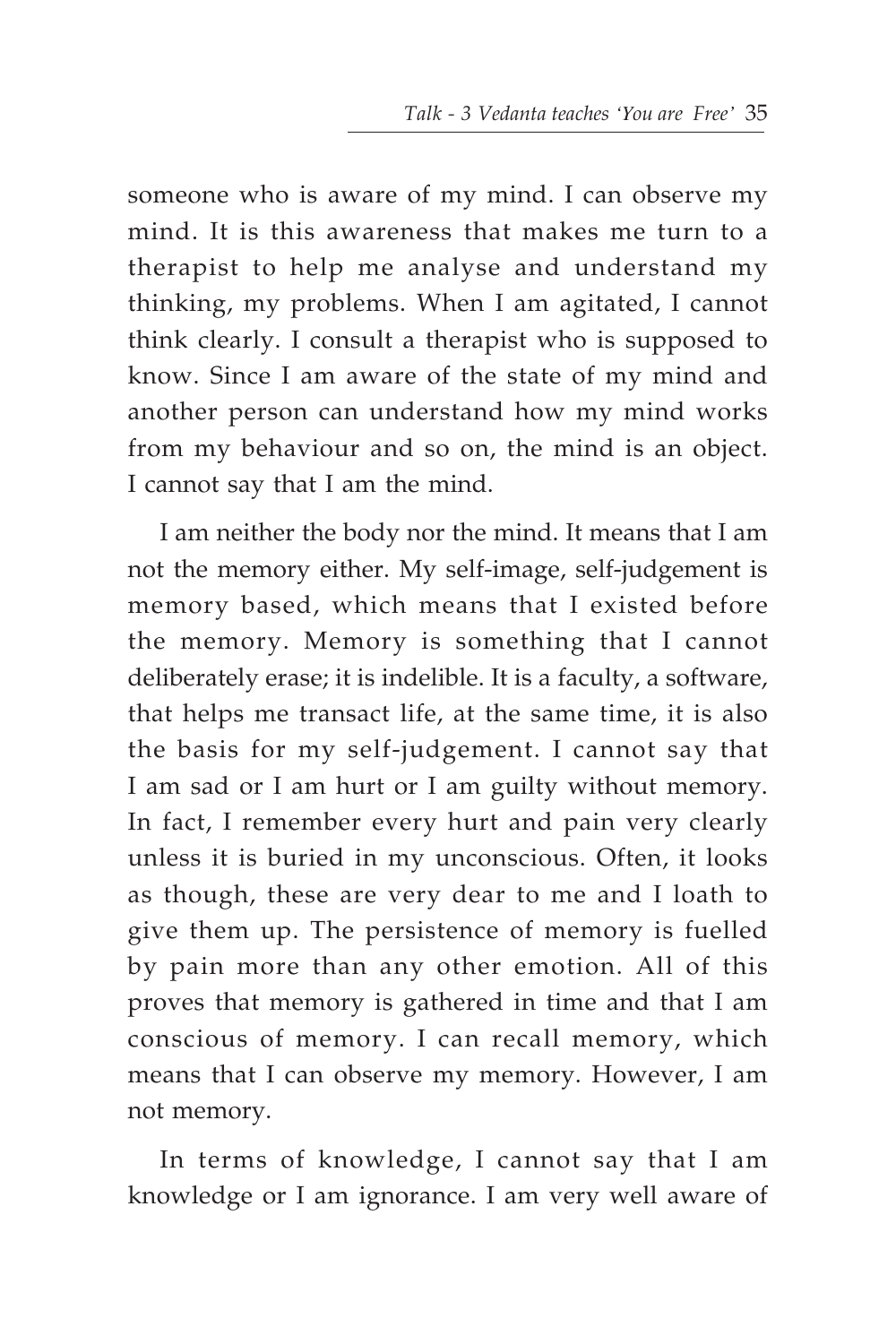what I know or do not know or know vaguely. I am not my emotion either. The question now is, "Who am I?" It is not speculation; it is an enquiry. If I am neither body nor mind nor senses nor emotions nor memory, who am I? The answer to this question implies something that is unlike anything else.

Everything I know or do not know is an object of knowledge, of awareness. Space is an object of awareness, as are time, body, eyes, the fact that the eyes can see, emotions, heaven if there is one and so on. When I see, hear or touch you, you are an object of awareness. When I touch my body, it is an object of awareness. When I see my mind, the emotions, the thoughts—all of them are objects of awareness. It is through the mind that I confront the world. I am aware of only those things that occur in my mind. The world has to go through my mind.

If we take awareness, is there anything like awareness in the world? No. Awareness is only one. Just as the sky is like the sky, space is like space, time is like time, awareness is like awareness. Everything else is an object of awareness.

In every perception, awareness is involved, as are objects and the relevant thought. Now where will you place the 'I'? It cannot be the thought or the object of the thought. Neither the thought that objectifies nor the senses that help me objectify nor the mind are 'I'. Only one thing is left that can be taken as 'I' and that is awareness.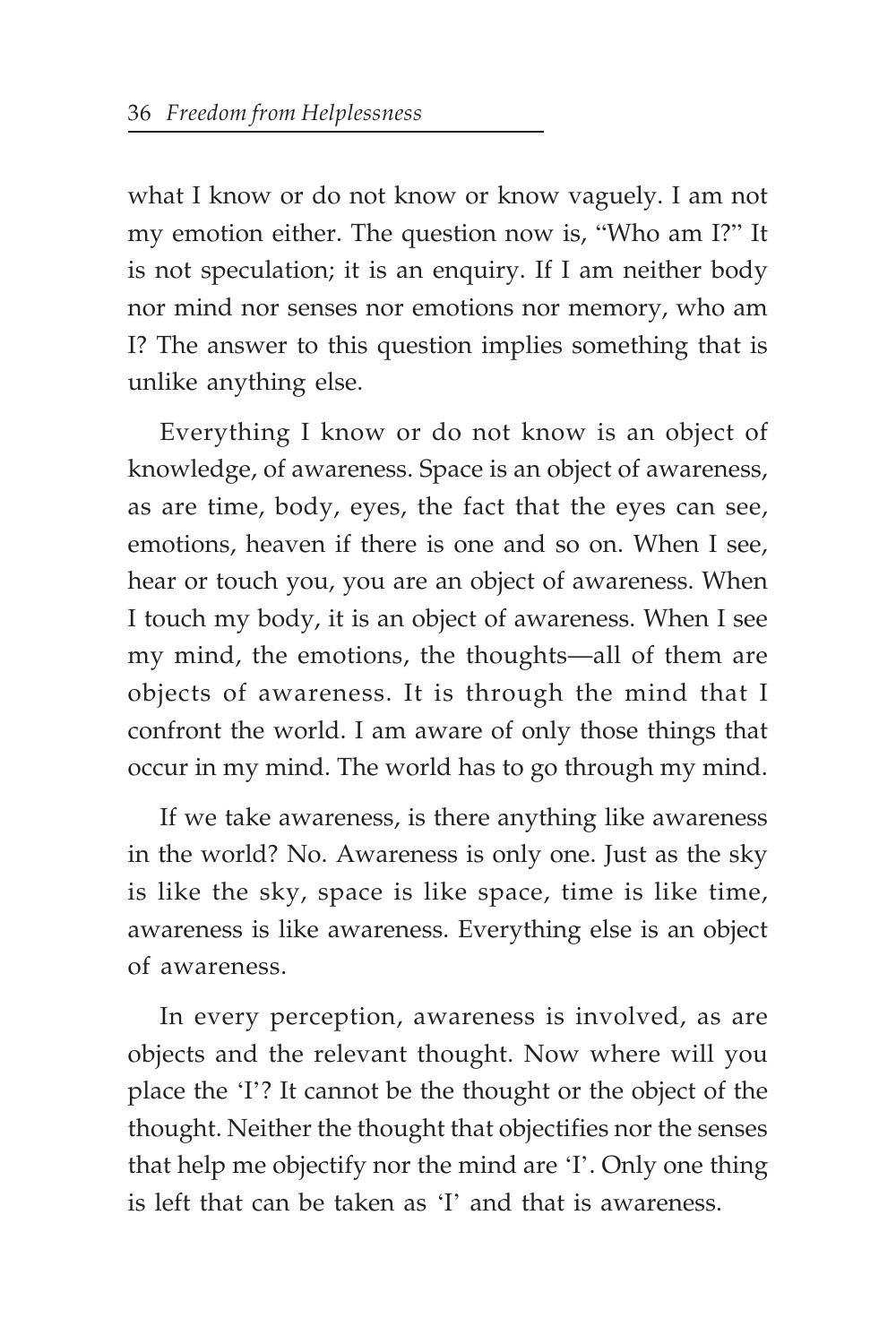Awareness is unlike anything else, while everything else is 'not-I'. We can see this clearly in language. If we take pronouns, we have he, she, it, you and I. The pronoun 'you' can be used in many places. In fact, the world is 'you'. Similarly, you can use 'it' to any number of things. When it comes to 'I' where can we use this pronoun 'I'? It can be used only in one place and that is 'I'. What is that 'I'? It is awareness. Awareness can be the only meaning of 'I'.

 Once we say that awareness is 'I' no longer can I be ignorant. My previous conclusion that I am ignorant is wrong. I am awareness because of which I am aware of knowledge and ignorance. I am no longer a mortal for I am awareness because of which I am aware of time. I can resolve time into myself. The nature of awareness seems to be the very content of time. The content of time is 'now'. In other words, the past was present when it unfolded. The present is of course the present. The future will be present when it unfolds. What is the length of the present block of time? Any length of time is subject to further divisions. If you say one year is present, it has twelve months. Each month has many days. Each day has twenty-four hours. Each hour has sixty minutes and each minute has sixty seconds. With further divisions, microseconds, pico seconds and more, the present resolves into awareness. Then, what is the present? Present is without a length of time. If the word eternal has to have a meaning, it is only the present, since eternal has no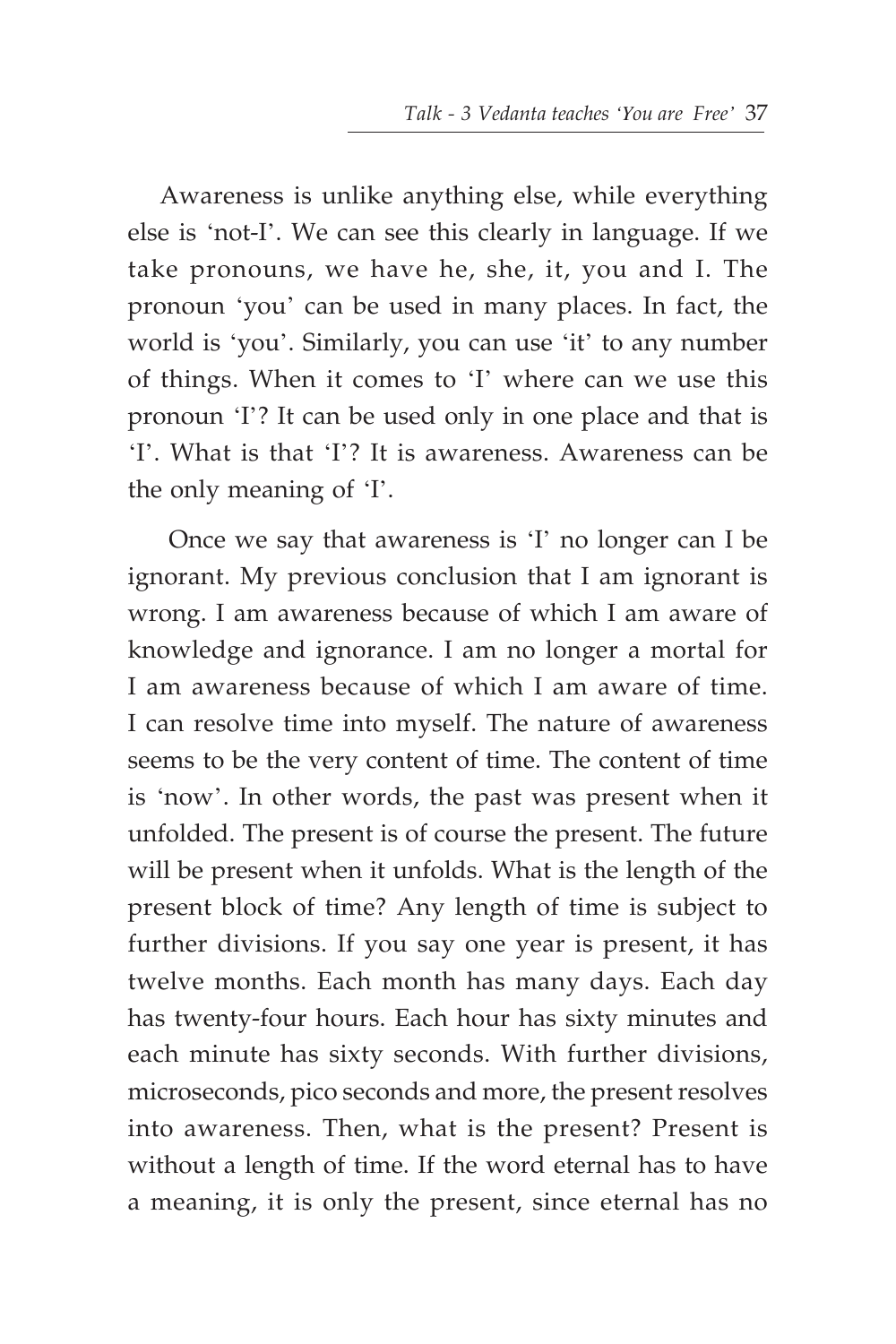length of time. The concept of time is an object of awareness. Even mathematical length of time is an object. The present is not an object of awareness; it is awareness.

Since 'I' is awareness, time is awareness, then does 'I' have a location? Your body is located in space on this planet. Where is awareness located? It is in awareness that both time and space are located. The solar system exists in space. Our planet is within the solar system. Our continent, country, state, city, street, house, floor, room and our body is in space. This space is located in your awareness. Neither is awareness in space nor does it transcend space. In fact, nothing is away from awareness; awareness transcends everything.

Awareness is neither spatially limited nor temporally limited. It is limitless. In other words, it is whole; it is fullness. You experience this fullness whenever you are happy. We could also say that you are happy whenever you experience this fullness. It does not imply elimination of the world, of action, of thought and so on. It means you can do everything happily, speaking, eating, and even marrying. You can be happy parents, happy teacher, happy anybody.

Since I am awareness, the whole, everything is within the scope of this awareness. It means that I am limitless; I am free. Where is the question of helplessness? This, then, is Vedanta. Whether ancient, modern or postmodern, Vedanta's relevance is unquestioned. With the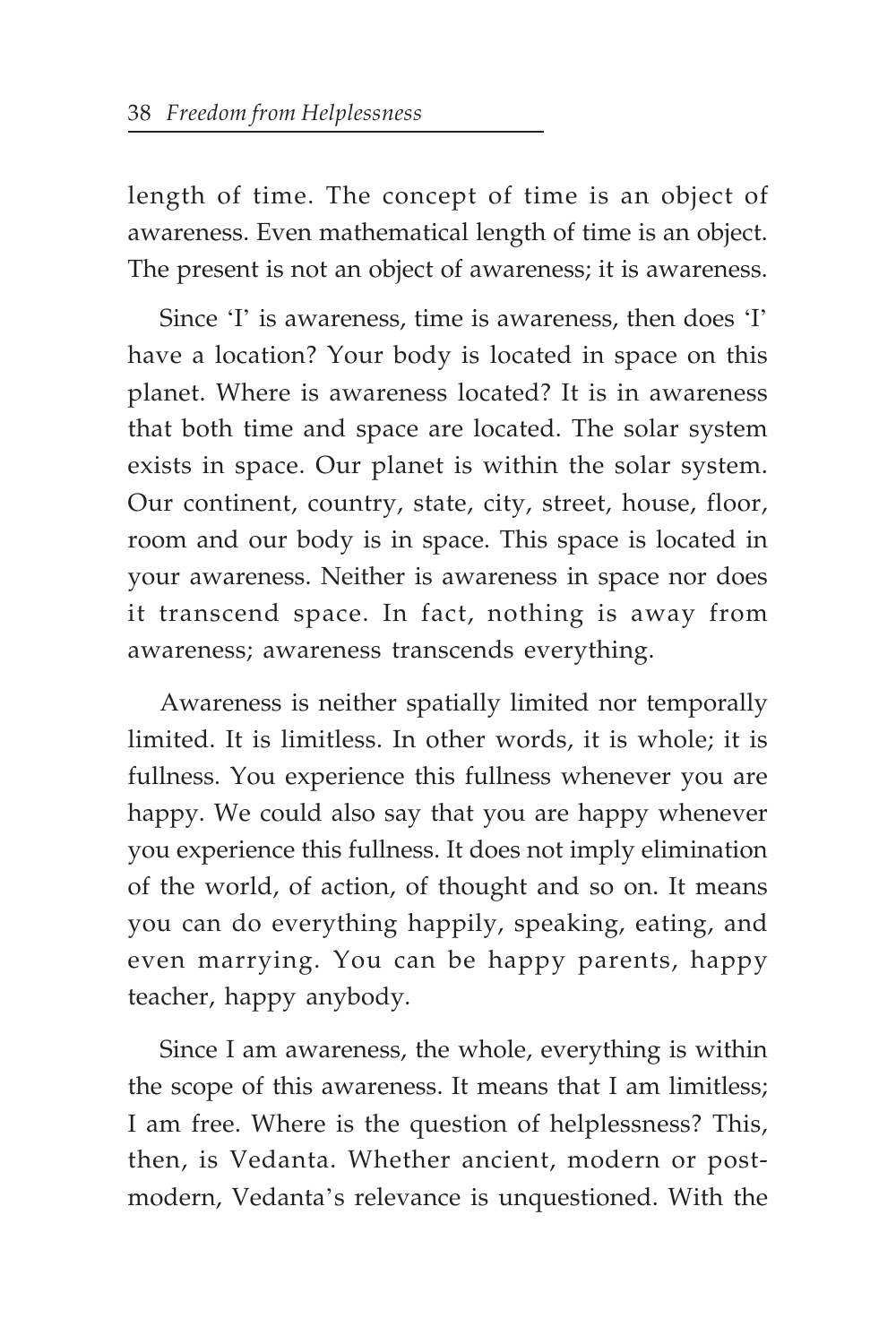understanding of the 'I', I can look at situations as they are. I can enjoy that inner leisure to be objective. The world becomes a luxury and I can relax in its experiences. I am no longer helpless, because I am already full and complete.

Alternatively, if this is not understood thoroughly, Vedanta helps you at a relative level. What is that relative attitude? If I am awareness, the whole, then I see that there is nothing away from this awareness, including the world. When I look at the same awareness with reference to the creation, I call it God. God is not someone located in heaven. He cannot be in heaven and create this world. This concept of 'God in heaven' is childish, an extension of a child's concept of infallible parents. We have to understand these concepts well, if not it creates more problems than it solves.

Let us look at the concept of God in heaven. With reference to the creation, he is the creator, all-knowledge and almighty. How did almighty God create this world, with what? The material could not have existed prior to the creation; that is absurd. Here Vedanta provides an answer that is both intelligible and rational. God is both the maker and the material. Consequently, creation and everything in it, time, space and so on, is not separate from God. Further, the creation cannot be separate from the material, although the material can be without the creation.

At the relative level, the awareness of God as both the maker and the material of the creation is the same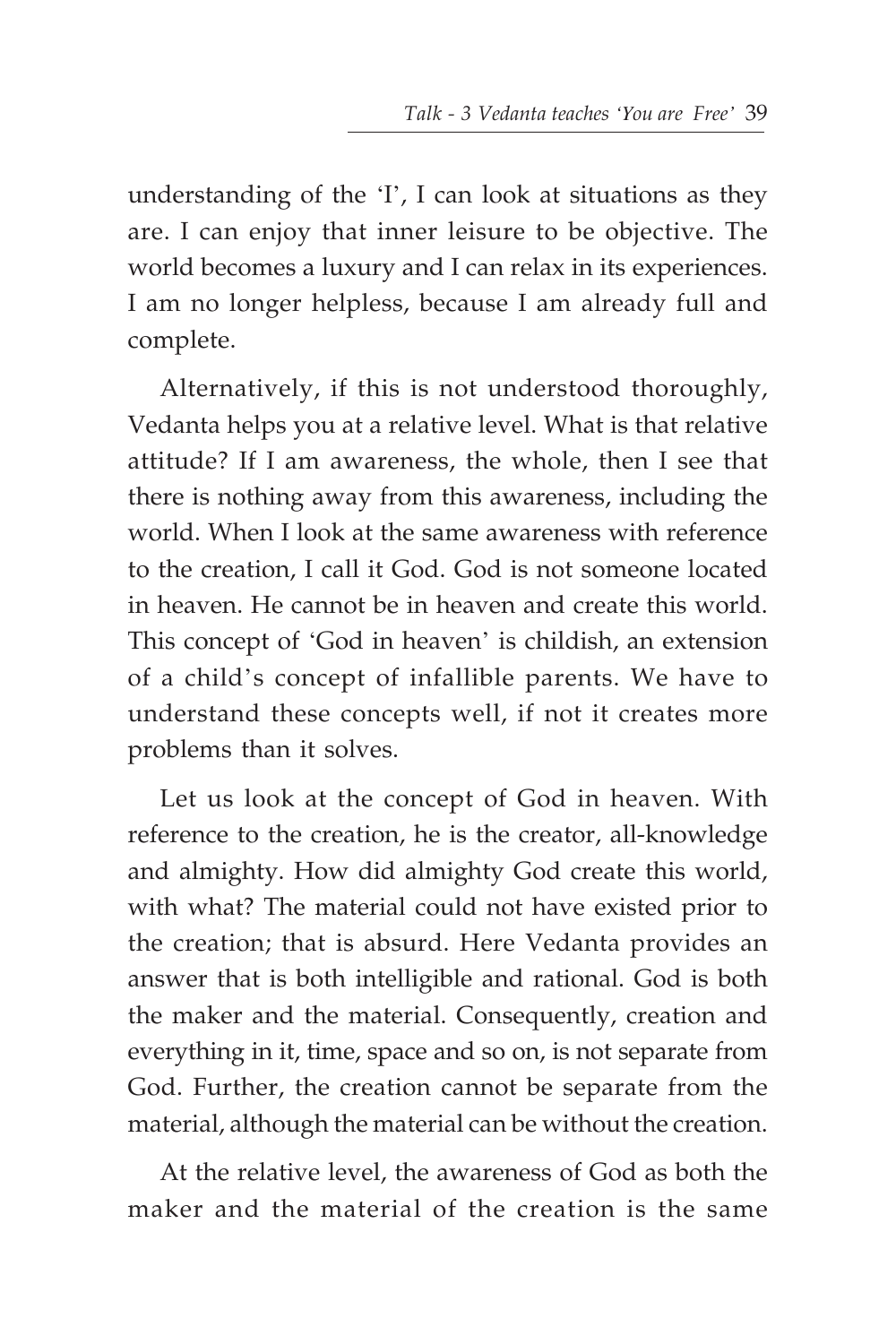awareness that is 'I'. In other words, with reference to the body-mind-sense complex I am an individual with a distinct body and mind. When it comes to the total, the entire creation is the body of the Lord. At the level of awareness, there is no difference. If I do not understand that awareness as 'I' at the relative level, I am helpless as an individual.

In the face of helplessness, my best recourse is prayer. It can be a mental or an oral prayer. Prayer, being an action, provides me strength to handle difficult situations. Prayer also creates forces that can counter some of the unseen, negative factors in our life. However, if we are looking for a permanent solution to our many problems, Vedanta is the answer. Everything else is at best a palliative.

Vedanta helps us view the world and ourselves in the proper perspective. Today's life is fraught with competition and stress. Such a competitive lifestyle brings destruction, emotional, ecological and so on. Consequently, the attitude is reflected in popular catch phrases such as 'each man for himself' or 'winning is everything' or 'go for the kill'. To give one's best, without stress and anxiety, requires a change of attitude and values. Prayer helps at one level but Vedanta provides the total solution, the inner space where you can relax. You are safe, secure and not bound by time. Even a small insight releases you from stress.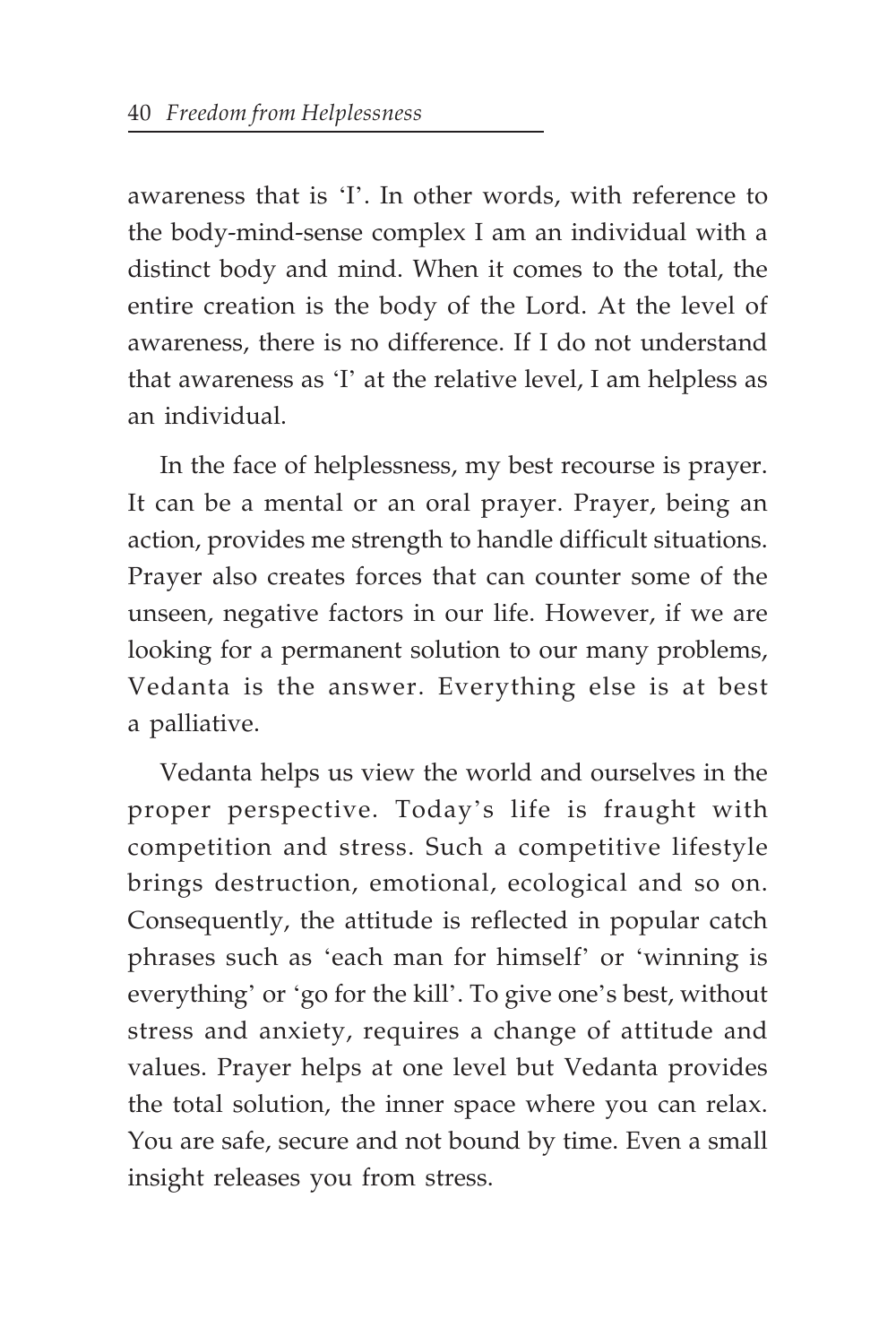Vedanta is you. When you understand, you are Vedanta. It is just one simple sentence, '*tat tvam asi*, you are that'. It is not monism; it is not one. One is a finite number that can be divided or added. Further one has no definite value because one is a member of a set. For example, it is one universe but many galaxies. It is one galaxy but many systems. One system has many planets. One body has many cells. One hand has five fingers. What is one? It is a member of a set. If it is a set, you cannot say that you are the limitless awareness. Vedanta does not say *ätman*, 'I' is one; it says *ätman* is the only one. It means that it is non-dual; it is one not followed by two. If I say that it is not two, you may say it is three; therefore we say that it is one. We need to get round the limitations of words and make them work to communicate the vision. This is the beauty of Vedanta.

Vedanta is you only when it is communicated well, otherwise it becomes a philosophy, a speculation. It becomes mere verbiage. If I say that the self is eternal, immortal, supreme, bliss and so on, it is a string of meaningless words. It does not make the listener any wiser. Vedanta has to be handled by a master, a *guru*. There is a traditional method of unfolding the vision. Without this methodology, Vedanta disappears into Devanta, empty words. Modern teaching talks of experiences, while Vedanta unfolds the truth of all experiences, the reality of experience. Truth is not an experience; it is understanding the experience.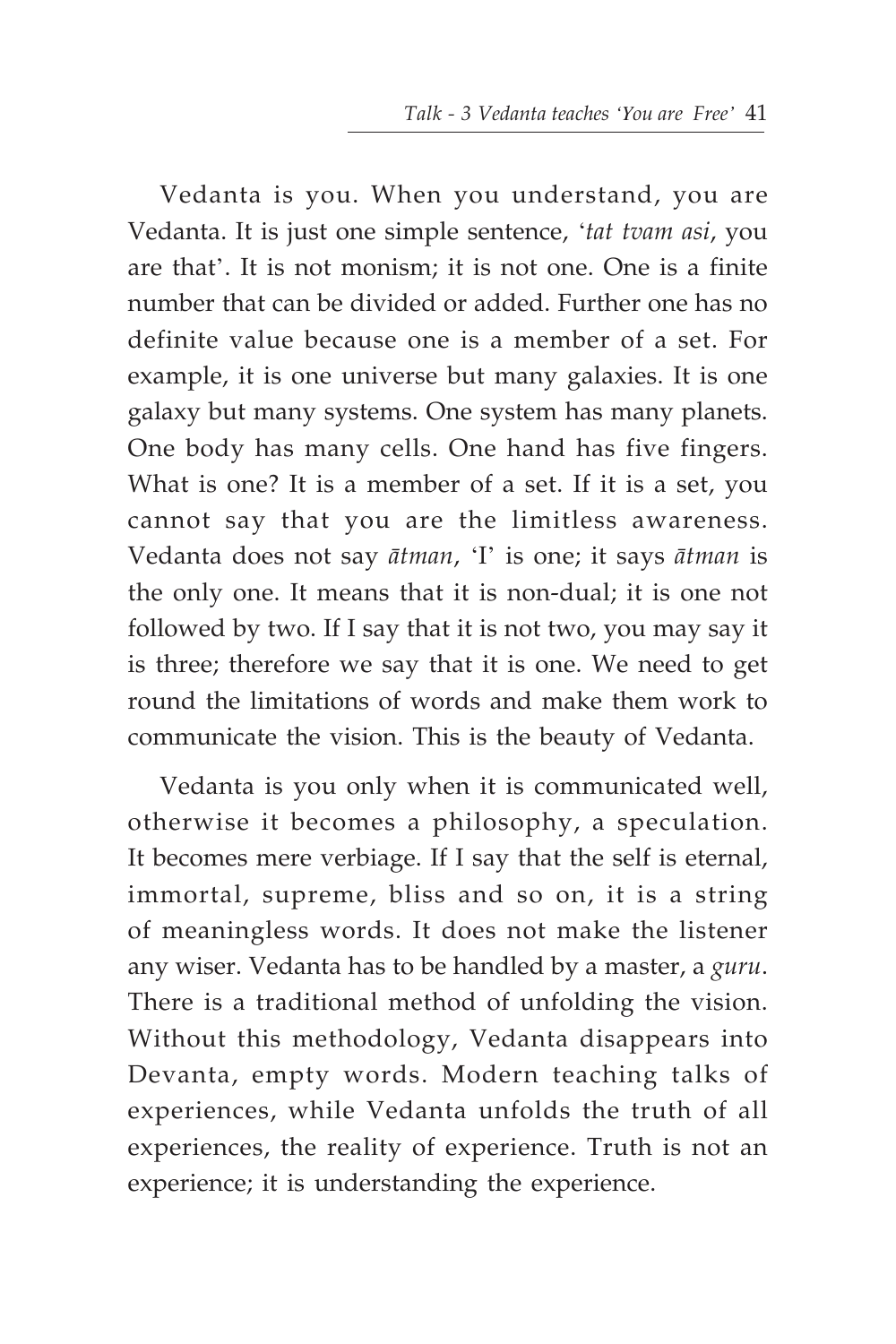At the relative level, to understand the truth, let us understand the reality of a shirt, ontologically. How real is a shirt? You can call it a shirt; I say that it is fabric, cotton or silk or any other. Let us go one step further. We have a shirt made of some fabric. Where is the shirt? It is not outside the fabric or inside. The shirt is also not on the fabric. The shirt is only fabric. What is the reality of the shirt? The poor shirt has no reality of its own. It depends on a fabric. The fabric, however, depends upon the yarn. The yarn depends on the fibres, the fibres on molecules and the molecules on particles. Once you reach the level of particles, there is no dividing line between the observer and the particle. The particles depend upon your understanding and understanding depends on consciousness, awareness.

Therefore, what is shirt? Shirt is awareness. What is true of the shirt is true with reference to everything. It is purely an understanding. Reality is understanding. There is no reality beyond understanding. When we understand the reality, there is freedom from helplessness.

Om tat sat